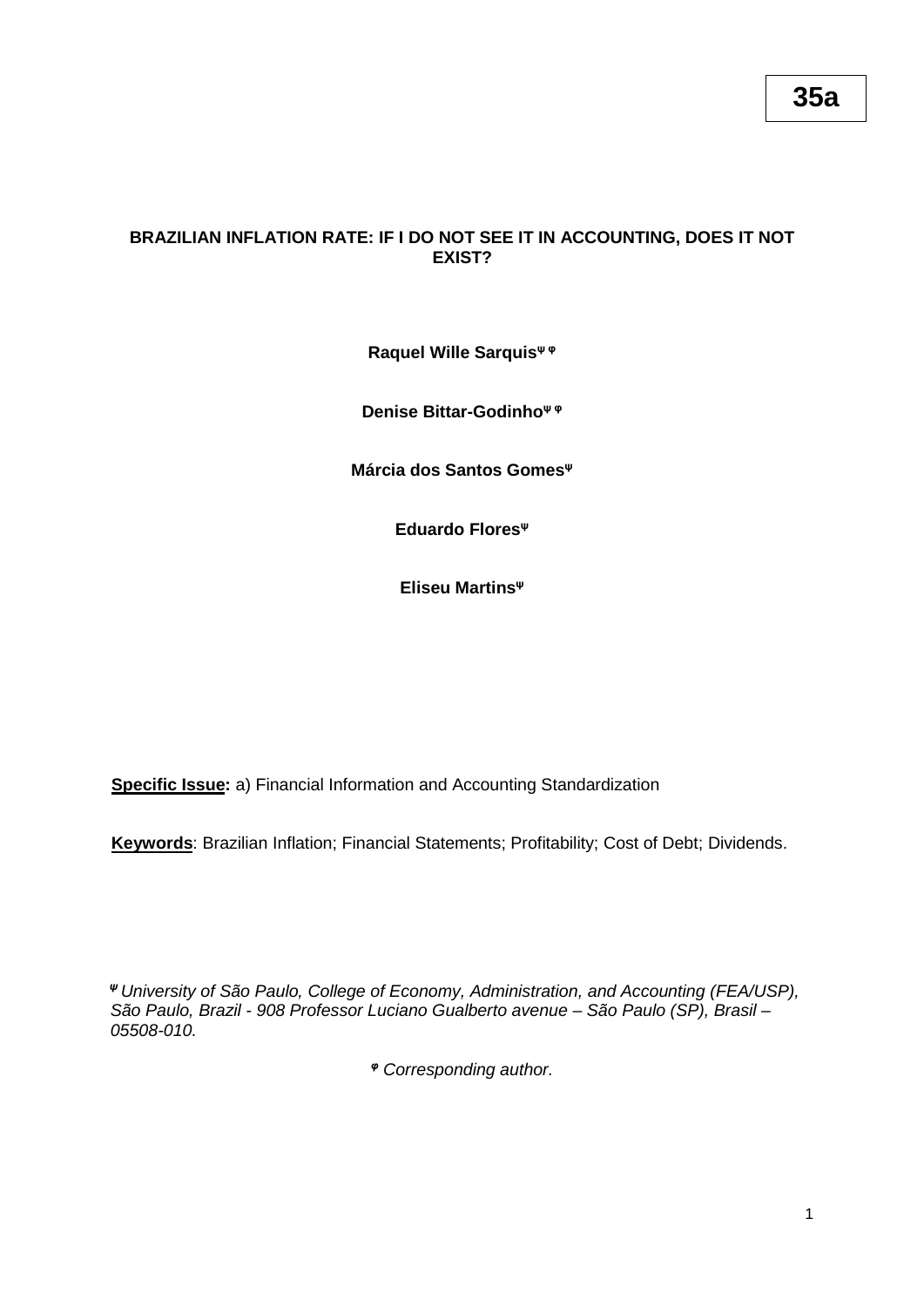## **BRAZILIAN INFLATION RATE: IF I DO NOT SEE IT IN ACCOUNTING, DOES IT NOT EXIST?**

#### **Abstract**

The inflation control with the Brazilian economic plan called "*Plano Real"*, removed the application of the models to recognize in financial statements the inflationary effects. To demonstrate the destructive effect even with "low" inflation, we used the official inflation adjusting model in order to recognize the inflationary effects in the financial statements of 53 Brazilian public-firms (2010 to 2016). The differences between the nominal and adjusted values are quite significant: 59% and 44% to return on assets and on equity, respectively, 88% in the cost of debt and 117% in the level of financial leverage. Moreover, 75% of firms are paying more dividends.

### **1. Introduction**

The main purpose of this study was to analyze some consequences of the inflationary effects on the analyses and financial decisions of companies. Specifically, this research sought to study, in an original way, how failing to recognize inflation impacts financial statements. This was done through the analysis of four indicators: (i) profitability (of the assets and of the net equity), (ii) the degree of financial leverage, (iii) the cost of debt, and (iv) the dividend capability of companies in the Brazilian market. Additionally, this study produced a simulation that shows that the effects of inflation would have been relevant even if the inflation rates had been significantly lower than they have been.

In Accounting literature, discussions on the importance of recognizing inflationary effects in financial reports are not recent, and works dealing with the subject have been published in as far back as the 1960s (Souza, 2016). In Brazil, due to the hyperinflation, this literature is very broad, being worthy of special note the works of Iudícibus (1966), Martins (1979), Famá (1980), Santos (1980), Szuster (1980), Santos (1993, 2001), Gabriel (2004), Ambrozini (2006), Ayres, Mignoni, Silva and Szuster (2011), Melo, Martins, Nagai, Amaral and Salotti (2012), Santos and Ribeiro (2014), Souza (2016), and Malvessi (2017). However, were not found works handling the degree of financial leverage and the cost of debt, and have found only a few works that dealt with the distribution of profits / dividends payments.

Even if most of these studies are not recent, they provide evidence that even when dealing with inflation rates that might consider "low," the effects of inflation on financial reports still being relevant, especially since they affect the actual indebtedness of companies and their actual profitability.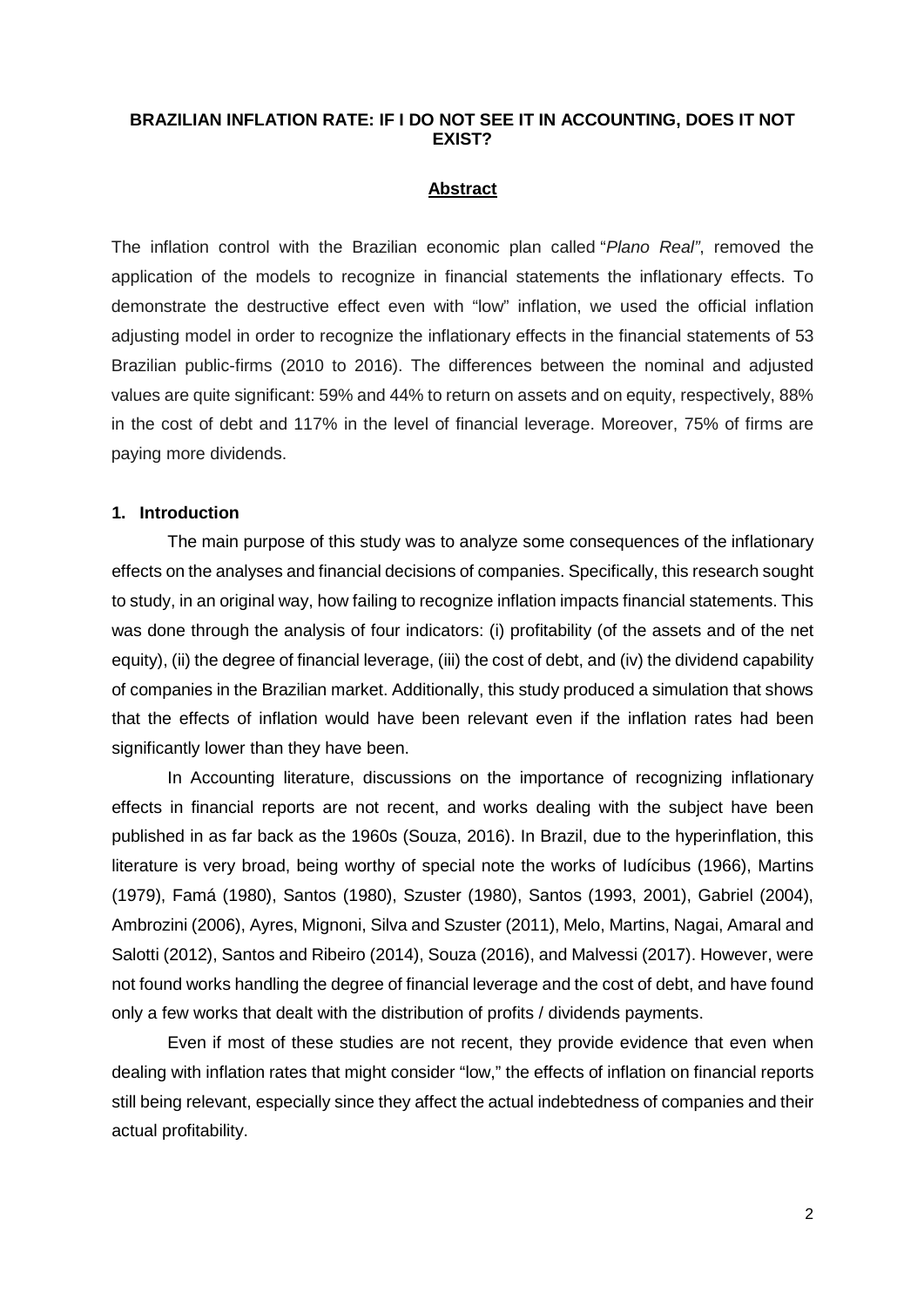These effects may influence not only the management's investment decisions, performance measurement, and visualization of tax rates, but also the decision-making of stakeholders. Furthermore, they also foster comparability problems regarding accounting information (Gabriel, 2004; Ambrozini, 2006; Melo et al., 2012; Souza, 2016).

The development of the Plano Real in 1994 significantly reduced the Brazilian inflation rate. Seeking to clear the inflationary self-memory, the Federal Government issued the Law 9.249/95, which forbids the use of models for the recognition of inflationary effects in financial demonstrations as of January 1st, 1996 (Martins, Santos & Gelbcke, 2003; Santos & Ribeiro, 2014).

However, while Plano Real has indeed suppressed hyperinflation, inflation still exists (Ambrozini, 2006; Melo et al., 2012; Santos & Ribeiro, 2014) and provokes accounting distortions; even with reduced rates, its impact on the values reported by companies is still matter (Gabriel, 2004, Melo et al., 2012, Souza, 2016). Malvessi (2017, p. 34) mentions that failing to recognize these effects can result in "erroneous and misleading managerial decisions".

Likewise, what exactly is a "high" or "low" inflation rate is relative. Brazil's current inflation rate is considered low because of the contrast with the rates from the hyperinflation period. Of course, there will be no surprise if we compare Brazil's 2016 inflation rate of 6,29% with a negative one, like that of Switzerland, of -0,43% in the same year. But consider that the United States, Germany, Spain, Denmark, Portugal, and other countries had rates below 2%; France, Japan, Saudi Arabia, and others had less than 1%; and the average rate of the BRICS, excluding Brazil (Russia, India, China, and South Africa), is little more than 3%. It is worth noting that Brazil is indeed heading towards a level of inflation closer to the latter, but even that still distorts the results considerably. Additionally, the accrued effect of past inflation rates still distorts current depreciations, amortizations, the real gains and losses from the sales of "old" assets, etc.

In this context, the research question posed in this study is: "*Does failure to recognize the effects of inflation on accounting indicators result in consequences for the analyses and decisions of companies and third parties?"* To answer the proposed research question, this study sought to achieve four goals.

Primarily, this study sought to measure the impact that failure to recognize the effects of inflation has on the main indicators of profitability: Return on Asset (ROA) and Return on Equity (ROE). These indicators, so often used in financial reports, are doubly affected by inflation rates since monetary restatement affects not only the net income, but also the values of the net equity and asset (Gabriel, 2004; Martins, Gelbcke, Santos e Iudícibus, 2013; Melo et al., 2012). Therefore, the first theoretical conjecture proposed by this study is: *The nominal*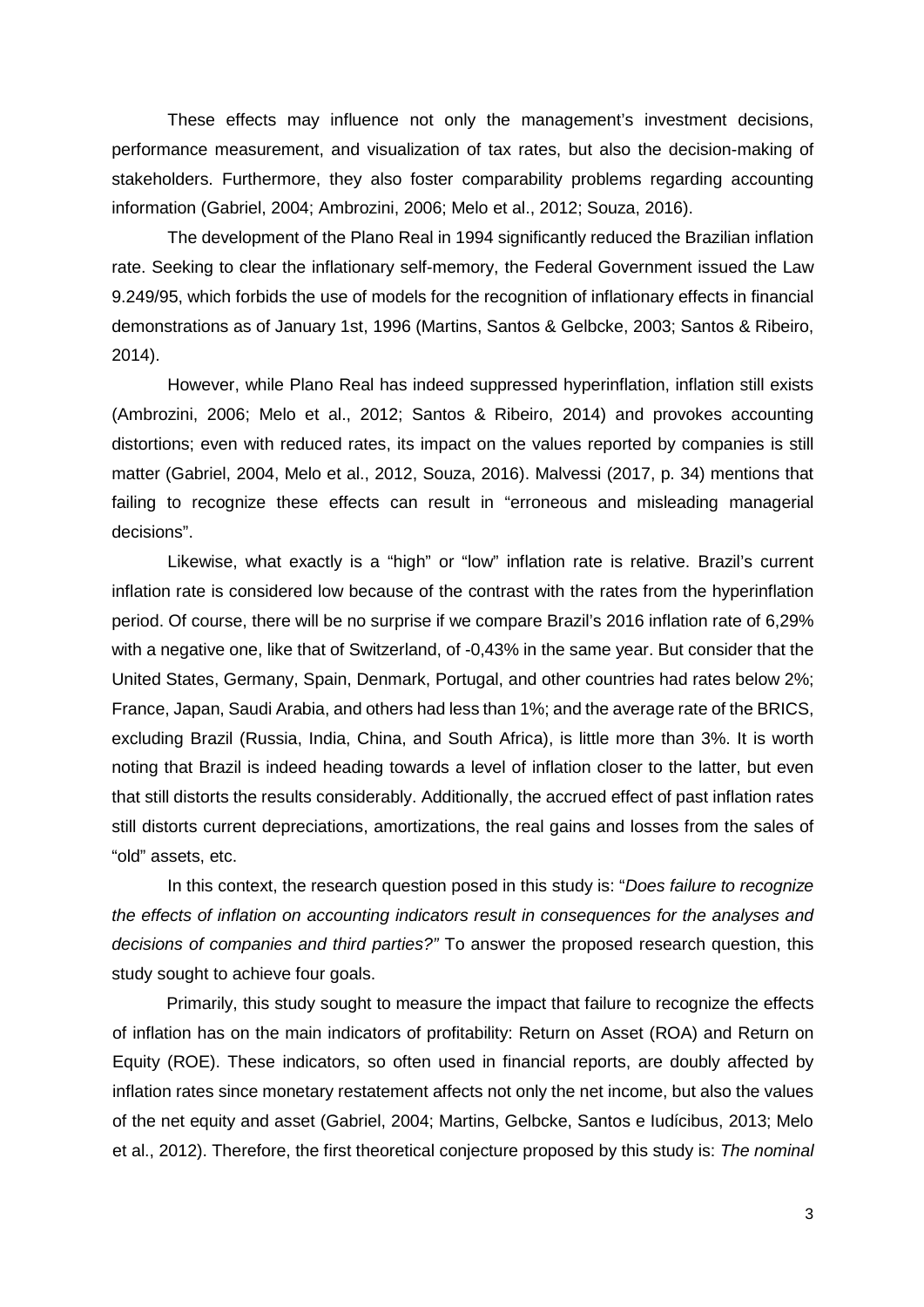*profitability indicators differ significantly from the indicators that would be calculated based on corrected financial statements.*

The second goal of this study was to pioneer an analysis on the impact of not applying monetary restatement to the calculation of the cost of debt of companies. The previous studies that dealt with inflationary effects on financial statements did not evaluate the impacts of this variable. Given that the cost of debt is a relevant factor for companies' financing decisions and for its financers' decisions, we consider that this is an important particularity of our research. We have observed that in environments that have inflation, the cost of the financial expense (or of the financial income) listed in the income statement includes a portion that corresponds to the simple correction of the initial balance of the interest-bearing liabilities (or of the financial asset) for the inflation; therefore, it does not represent the value of the costs (or income) in real terms. Thus, the second theoretical conjecture posed by this study is: *The real cost of debt is significantly inferior to its nominal cost.*

Subsequently, this research had as its third goal the analysis of the impact of inflationary effects on the Degree of Financial Leverage (DFL) of companies, a variable that seeks to measure the influence of indebtedness on the return on equity. Considering the expected effects on the mentioned indicators of profitability and cost of debt, the third theoretical conjecture we developed is: *The Degree of Financial Leverage calculated based on nominal book values is significantly different than it would be if it was calculated based on corrected financial statements.*

Finally, the fourth goal of this study was to analyze the effects of inflation on the profit distribution capacity of companies. This is a very relevant aspect in financial decisions even while it has not been researched very extensively until now; thus, this research seeks to fill that gap in the literature. In situations in which the dividends policy is to distribute a large part of the profits of that period, if that value is higher than the real income value calculated after taking inflation into account, the company may be decapitalizing itself, that is, not only distributing profits, but also returning part of the invested capital under the guise of dividends. Conversely, if the inflation-corrected income is larger than the nominal income, that constitutes evidence that the company is retaining part of the profit that could have been distributed. Therefore, the fourth theoretical conjecture posed in this work is: *The sum of the distributions of dividends and the Interest on Equity (IOE) based on the nominal income is significantly different from the value that would be distributed based on the real income of the company.*

Most of the previous studies focus on the effects of inflation observed on the values of statements and on rentability (Gabriel, 2004; Melo et al., 2012; Souza, 2016; Malvessi, 2017). Few were the works found that analyzed how inflation affects profit distribution capacity (Ambrozini, 2006) and no work was found dealing with the impact of inflation on the cost of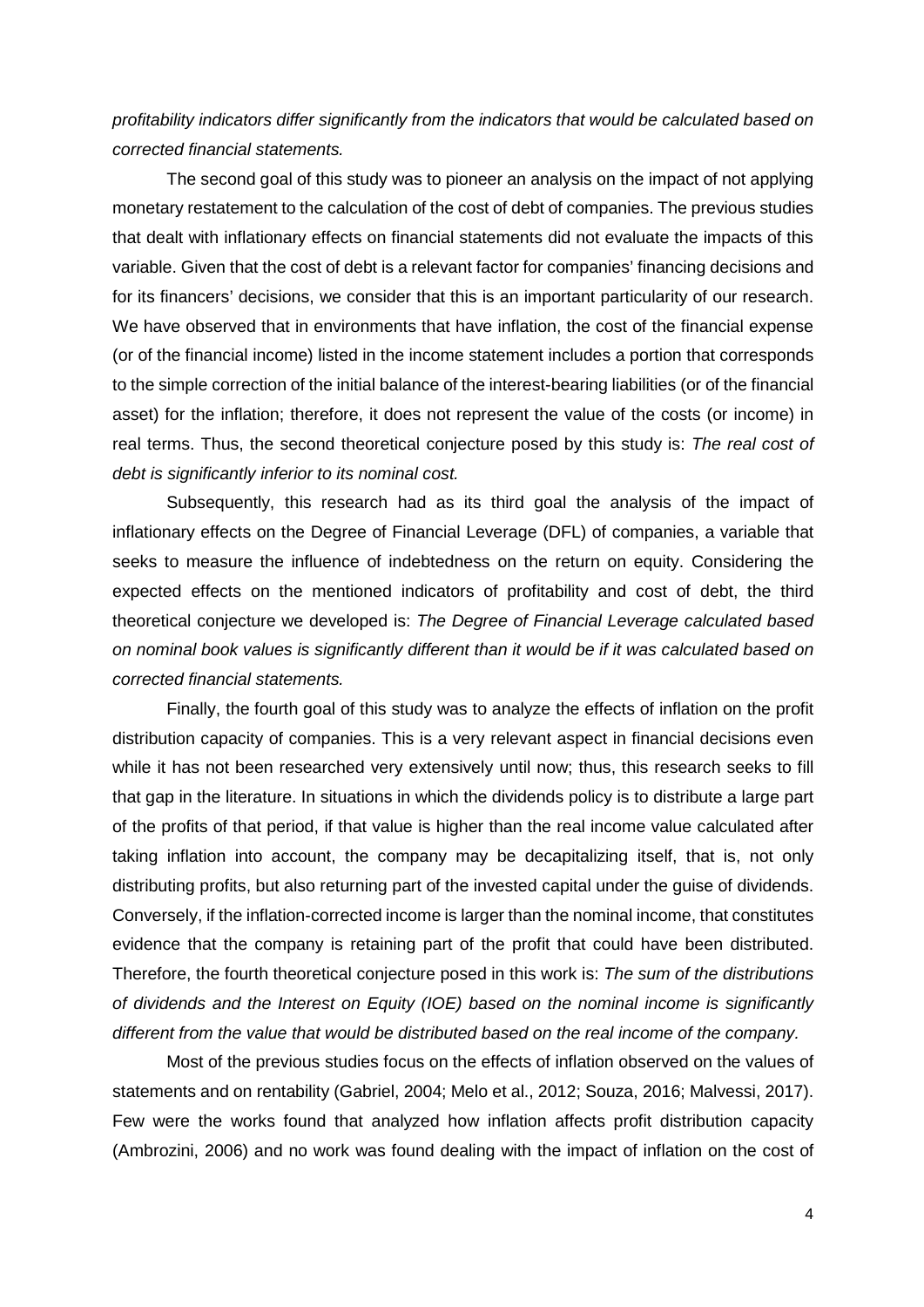debt. Thus, the fact that our study deals with these two themes is considered our main differential.

This work also contributes to literature by analyzing the impacts of inflation on companies of different sectors, including financial firms, which are so often excluded from studies.

The discussion of this theme is relevant and timely, for it serves as a warning not only to the users of accounting information, but also to regulatory agents. Even in periods of low inflation, the possible consequences for the disclosed accounting information are expressive. An accrued inflation of 291% from December of 1995 to June of 2017 should not be ignored by accounting, especially when dealing with investments on long-term assets.

This research is share in five sections. After this introduction, the second section discusses the conceptual aspects of the monetary restatement models. The third and fourth sections present the methodology and the results, respectively. Finally, the fifth section contains our final considerations.

### **2. Contextualization of Inflation Accounting in Brazil**

### **2.1 Monetary Restatement of Balance sheets (MRB)**

The MRB inflation accounting model was introduced to the Brazilian framework specifically by article 185 of the Federal Law 6.404/76. The goal of this inclusion was the measuring of assets and their permutations based on a single currency with the same purchasing power, thus avoiding undervaluing the company's assets because of the hyperinflation that was being experienced in that time and the effects of that inflation on the result (Martins et al., 2013). This is clearly explained in the exposition of the motivations of the law, as transcribed and translated below:

#### "Section I

(...) Over the course of the inflationary process, fixing the social capital on nominal currency, without correction, leads to the gradual reduction of its value (in terms of currency with the same purchasing power) and to the distribution of capital to the shareholders in the form of dividends, even while the Criminal Code conceptualizes that distribution as a crime.

(...) Article 185 prescribes the monetary restatement of permanent assets and of net equity with the goal of eliminating from financial statements the distortions introduced by the modification of the purchasing power of the national currency, which serves as a standard to evaluate the elements of the assets and liabilities.

(...) The accounting offsets from the correction of permanent assets and of net equity will be compensated in special account, the balance of which shall be computed in the income statement; if resulting in debt, it shall remove from this result the portion corresponding to the fictitious profits, which only preserve the integrity of the net equity; if resulting in credit, it translates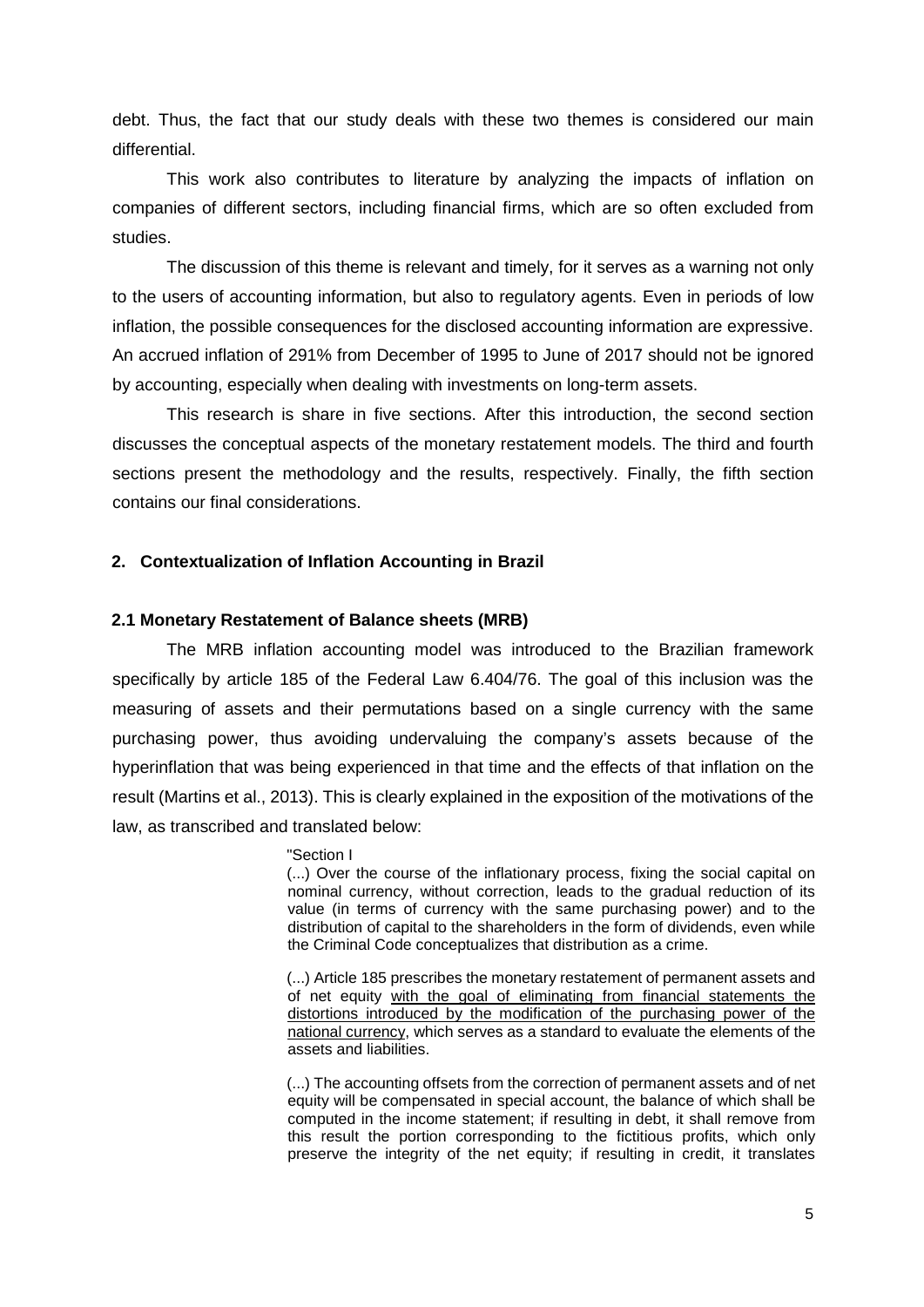inflationary gains earned on account of the capitalization structure of the company, which are a part of the accrued profits (article 186, § 3°)."

During the first period, which lasted from 1978 to 1985, only the MRB was used. This model was relatively simple: it (i) adjusted the permanent assets, with the result of that correction being recognized in the income statement as an "income"; and it (ii) restated the monetary value of the Net Equity, with the result of *that* correction also being recognized in the statement, but as an "expense". The net effect of (i) and (ii) was recognized in a specific calculation called "Monetary Restatement of Balance Sheets." The first ever inflation accounting model was developed in England and in that original model the correction of the permanent assets was an integral part of the nominal income. The latter consisted in the sum of all other incomes and expenses plus this value derived from the correction of the permanent assets; once the nominal income was determined, the correction of the net equity was subtracted from it in order to evidence the portion of the nominal income that could be considered the real income. This model is much clearer, and its non-use in Brazil greatly hindered a real comprehension of the MRB (Martins, 2004).

### **2.2 Integral Monetary Correction (1986 to 1995)**

As the current legal model was way excessively simple for such a high inflation, the conclusion was that other calculations also had to be corrected, and some had to be adjusted to present value via the nominal addition of the inflationary effects (customers and suppliers especially – adjustment to present value wasn't common practice). More importantly, the fact that incomes and liabilities were still listed by their nominal values in the result, as well as the (supposedly) confusing MRB calculation, didn't help comprehension of the company's performance so much as they fostered additional confusion (Martins, 2004). The sum of the sale incomes of January and December, with inflation, for example, of "only" 100% in that period, was a capital example of the distortions caused by the inadequacy of the current model.

Thus, it became necessary to elaborate income statements with every calculation in the result being expressed via a currency with the purchasing power of a single date, with the same for the calculations of the balance sheet, even those relative to the previous balance (since in the legal model past numbers continued to be published under their original values). Via Instruction no. 64/87, the CVM – *Comissão de Valores Mobiliários,* or Brazil's Securities and Exchange Commission – introduced a new inflation accounting model, the Integral Monetary Restatement (IMR), for use in the financial statements of publicly held companies (Santos & Ribeiro, 2014).

In the IMR model, all the calculations in the balance sheet were separated into monetary and non-monetary items, with the former, which represented money or assets which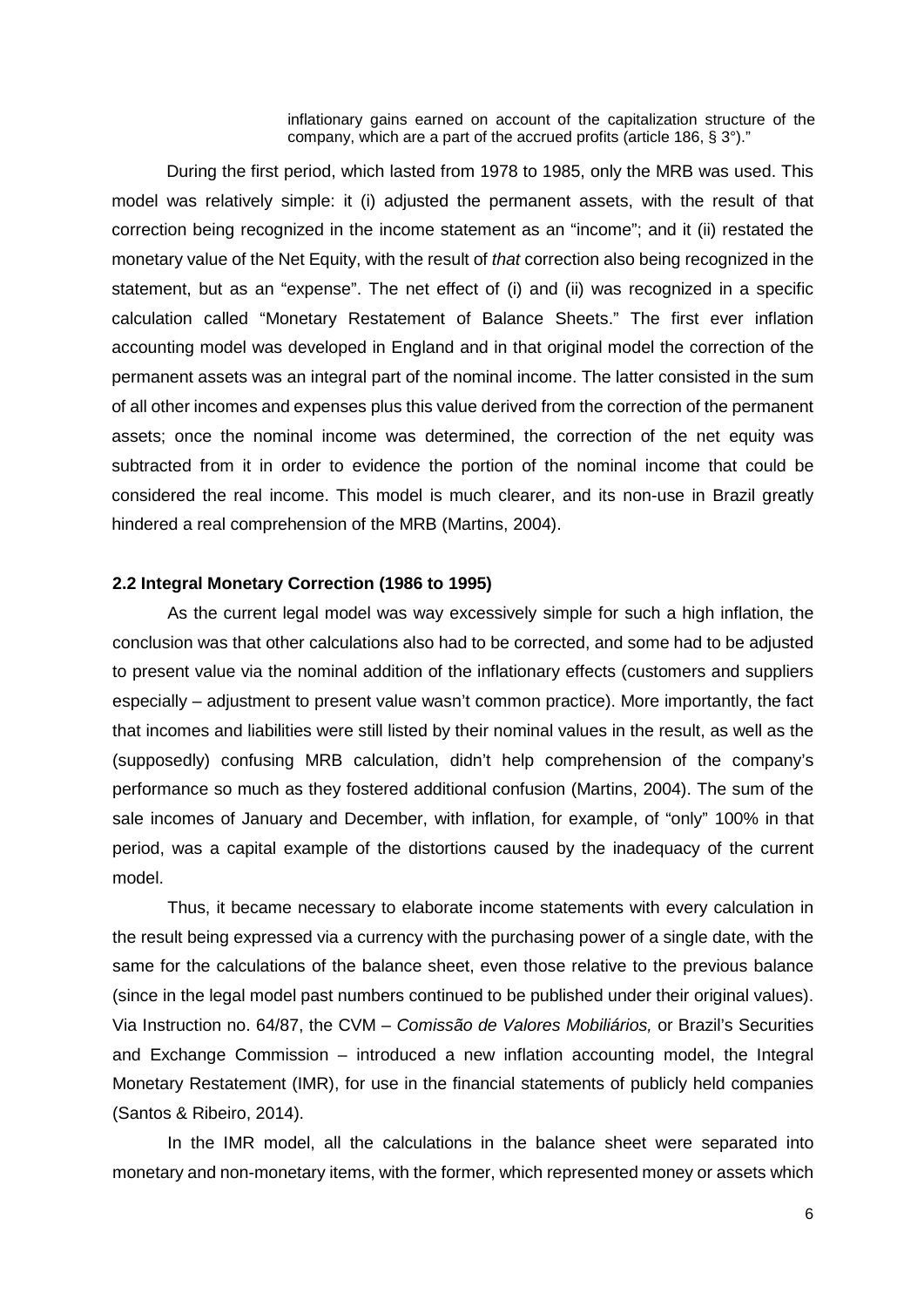could be paid off into money, fully exposed to inflationary effects, being adjusted to present value; and the actualizations of these values, when present (exchange variation, monetary variation, etc.), in the form of financial incomes or financial expenses, were adjusted to reflect only their actual increases or decreases (Martins et al., 2013). Thus, the IMR model recognizes the effects of inflation in each and every item of a financial statement. The model has spread to privately held companies, in some cases by force of regulatory agents, and in others through voluntary adoption.

The results of the two models only differ in the presence or lack of adjustments to present value and corrections to inventory and other non-monetary items outside the Permanent Assets at the time. In the absence of these factors, the two models produced equal results.

The IMR was mandatory until December 1995, when there was an attempt to "erase" inflationary memory (Martins et al., 2013). From 1986 to 1995 the values corrected by the MRB and by the IMR coexisted in parallel. To Martins et al. (2013, p.799), with the extinction of monetary restatement, "all the advancements fostered by Law 6.404/76 were discarded by Law 9.249.". That the effects of inflation, however, evidently *cannot* be extinguished by force of law.

### **3. Methodology**

### **3.1 Determination of the Sample**

The sample of this research comprised every publicly held company listed in Exame Magazine's Melhores & Maiores database which presented the traits necessary for the realization of this study. For non-financial firms, the sampling was only of those companies which published financial statements throughout the entirety of the studied period (2010 to 2016) and which presented individual and consolidated statements.

In 2010 the International Financial Reporting Standards (IFRS) were adopted in Brazil. Initially, companies could opt to recognize their fixed assets by their fair value using the concept of *deemed cost*. To avoid distortions that may arise from this remeasurement, we opted to only analyze the statements from 2010 onwards. Following that, an enormous simplification was introduced, which was the assumption of null inflation between the beginning of 1996 and the beginning of 2010 (the average annual inflation being 7,95%). This affects absolute values but doesn't truly hinder the conclusions.

In this study, we also opted to analyze the info of the consolidated income statements. In the individual statements, the interests in subsidiaries are not consolidated, being thus present in the calculations of investments; this would make it necessary to first correct the financial statements of the investees, which would be unfeasible. For that same reason, in the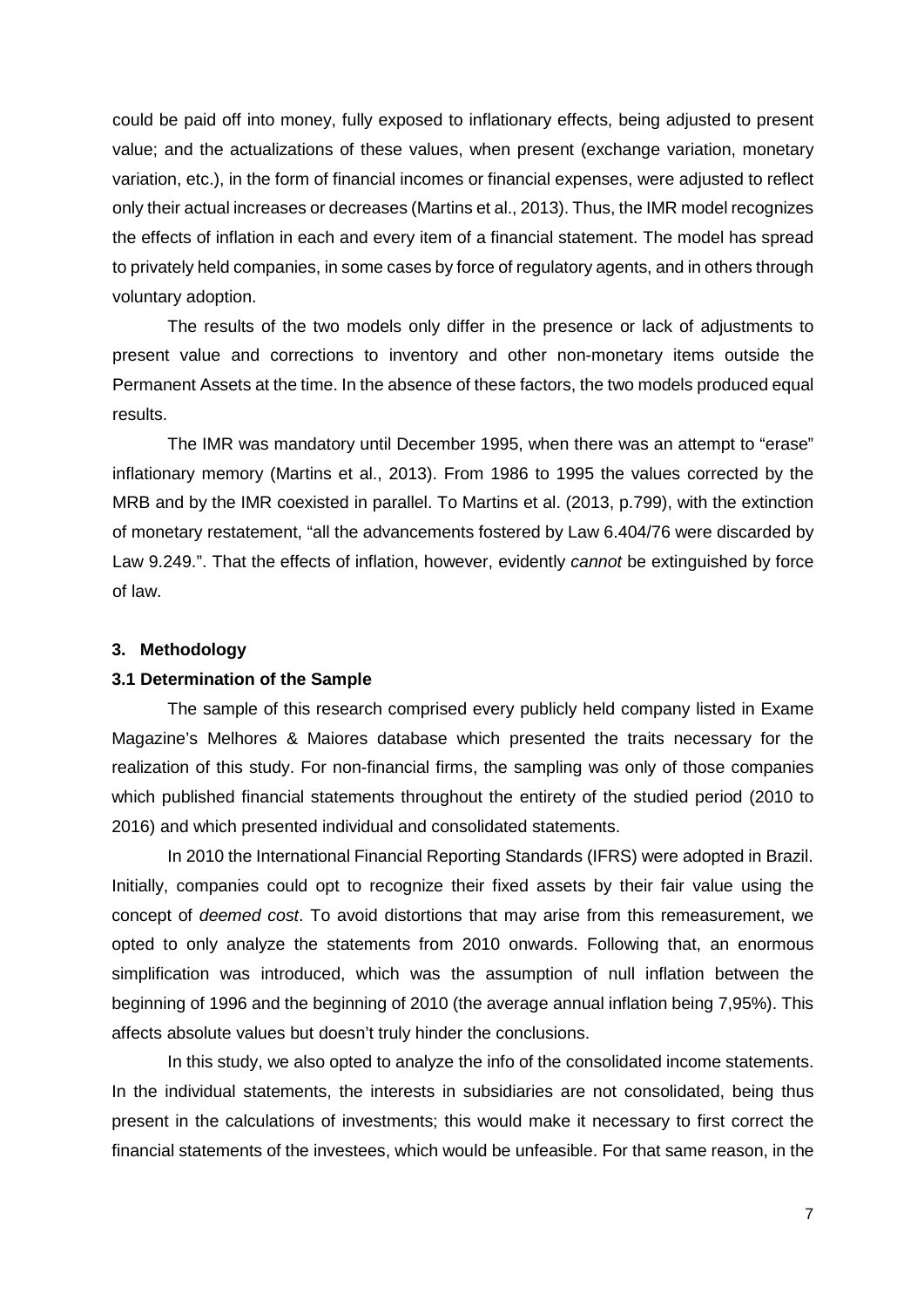consolidated statements we have not applied monetary restatement to the investments on affiliated and joint ventures.

Based on these boundaries, we arrived at a sample of 82 companies from 21 different sectors. The next criterion we used was to keep only the sectors represented by more than five companies so that sector research could be made. Thus, the sampling of this research settled at 53 companies from eight different sectors, one of them being financial firms. For this sector we chose the five largest banks according to the ranking of the 2016 Best & Biggest database. Table 1 presents the list of companies sampled.

| <b>Sector</b>         | <b>Name</b>             | <b>Sector</b>   | <b>Name</b>               |
|-----------------------|-------------------------|-----------------|---------------------------|
| Automotive            | Marcopolo               | Steel and Metal | Ferbasa                   |
| Automotive            | <b>Mahle Metal Leve</b> | Steel and Metal | Metisa                    |
| Automotive            | lochpe-Maxion           | Steel and Metal | Tupy                      |
| Automotive            | Fras-Le                 | Steel and Metal | <b>Usiminas</b>           |
| Automotive            | Randon                  | Steel and Metal | Magnesita                 |
| Automotive            | Embraer                 | <b>Textiles</b> | Cedro têxtil              |
| <b>Consumer Goods</b> | M. Dias Branco          | <b>Textiles</b> | Grendene                  |
| <b>Consumer Goods</b> | Natura                  | <b>Textiles</b> | Cia Hering                |
| <b>Consumer Goods</b> | <b>Bombril</b>          | <b>Textiles</b> | Alpargatas                |
| <b>Consumer Goods</b> | Nadir Figueiredo        | <b>Textiles</b> | Guararapes Confecções     |
| <b>Consumer Goods</b> | Cremer                  | <b>Textiles</b> | Döhler                    |
| <b>Consumer Goods</b> | JBS                     | <b>Textiles</b> | Cia Industrial Cataguases |
| <b>Consumer Goods</b> | <b>BRF</b>              | <b>Textiles</b> | Karsten                   |
| Energy                | Petrobrás               | Retail          | Marisa                    |
| Energy                | Eletrobrás              | Retail          | Magazine Luiza            |
| Energy                | <b>CTEEP</b>            | Retail          | Via Varejo                |
| Energy                | <b>Biosev</b>           | Retail          | Americanas                |
| Energy                | São Martinho            | Retail          | <b>CBD</b>                |
| Energy                | <b>TAESA</b>            | Retail          | Renner                    |
| <b>Services</b>       | Localiza                | Retail          | Arezzo                    |
| <b>Services</b>       | Valid Soluções          | Retail          | B <sub>2</sub> W          |
| <b>Services</b>       | Cielo                   | Financial       | Itaú Unibanco             |
| <b>Services</b>       | Multiplan               | Financial       | <b>Bradesco</b>           |
| <b>Services</b>       | BM&FBovespa             | Financial       | Banco do Brasil           |
| <b>Services</b>       | <b>CVC</b>              | Financial       | Santander                 |
| Steel and Metal       | <b>CSN</b>              | Financial       | Caixa                     |
| Steel and Metal       | Paranapanema            |                 |                           |

# **Table 1:** Companies sampled in the research

For each company in the sample, we collected data from the Balance Sheet, from the Income Statement and the Variations in Net Equity, and from the Explanatory Notes (fixed assets, intangible assets, loans, fundings, and financial outcome). Some data, like the value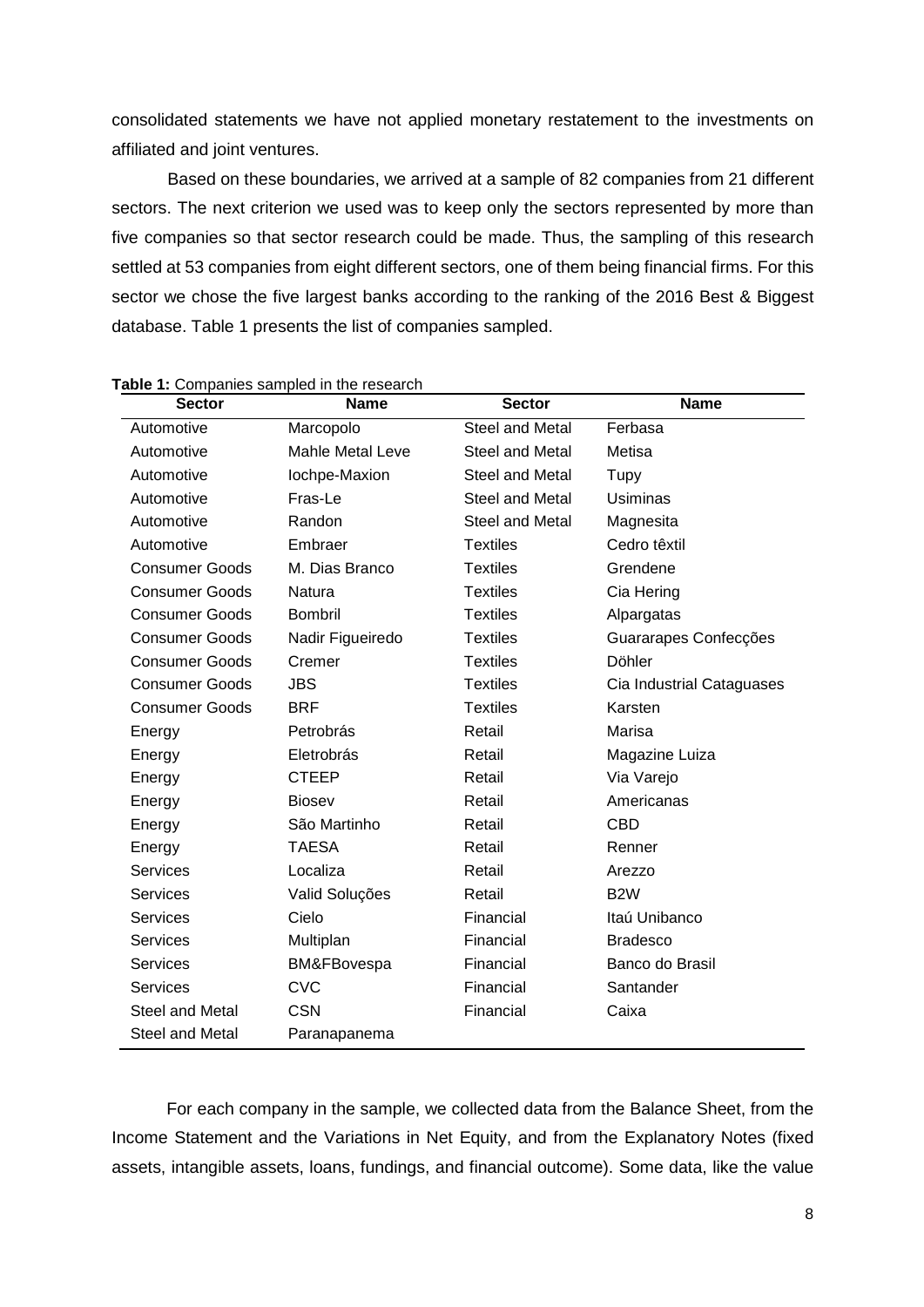of the interest expenses, wasn't present in that database, so we also collected some data manually from the financial statements of each company in each period.

# **3.2 Determination of the Variables**

The effects of inflation were analyzed using the Monetary Restatement of Balance sheets (MRB) model due to this method being more easily applicable. For that, we performed the restatement of both the Fixed and Intangible Assets (including Goodwill) and the Net Equity. The inflation rate adopted in this study was the Extended Consumer Price Index – IPCA, or *Índice de Preços ao Consumidor Amplo* – the Brazilian government's "official" rate.

The initial balances from 2010 of the gross fixed assets and gross intangible assets were corrected integrally in 2010 by that year's inflation rate. The variations that occurred during that period were adjusted for the average inflation of the period. The values of accrued depreciation and accrued amortization were calculated via the proportionality of the depreciated/amortized value of the nominal balances. This proportionality was applied on the gross corrected value in order to obtain the corrected accrued depreciation/amortization. The effect of this correction was recognized as "correction of permanent assets." The same process was applied to the following years, adding up the effects over the pertinent assets since the beginning of 2010.

Following that same logic, the initial balance of the net equity was corrected by the inflation of the period. The variations of the period, except for the result of the period, were restated according to the average inflation rate of the period. The sum of the effects of the corrections on the initial balance and on the variations was recognized as "correction of the net equity." The value of the final corrected Net Equity was obtained by the difference between the total corrected assets (corrected permanent assets plus the remaining assets that were not corrected) and the value of the liabilities (which, by virtue of being mostly monetary items, were not corrected).

To calculate the value of the corrected result of the period, we added the nominal value to the result of the MRB calculation, which corresponds to the difference between the values of the "correction of permanent assets" and of the "correction of net equity." Table 2 presents a synthesis of the calculations of the variables mentioned above.

|          |                    | Table 2: Verification of the effects of inflation on assets, net equity and statement of the period |
|----------|--------------------|-----------------------------------------------------------------------------------------------------|
| Variable | <b>Description</b> | <b>Equation</b>                                                                                     |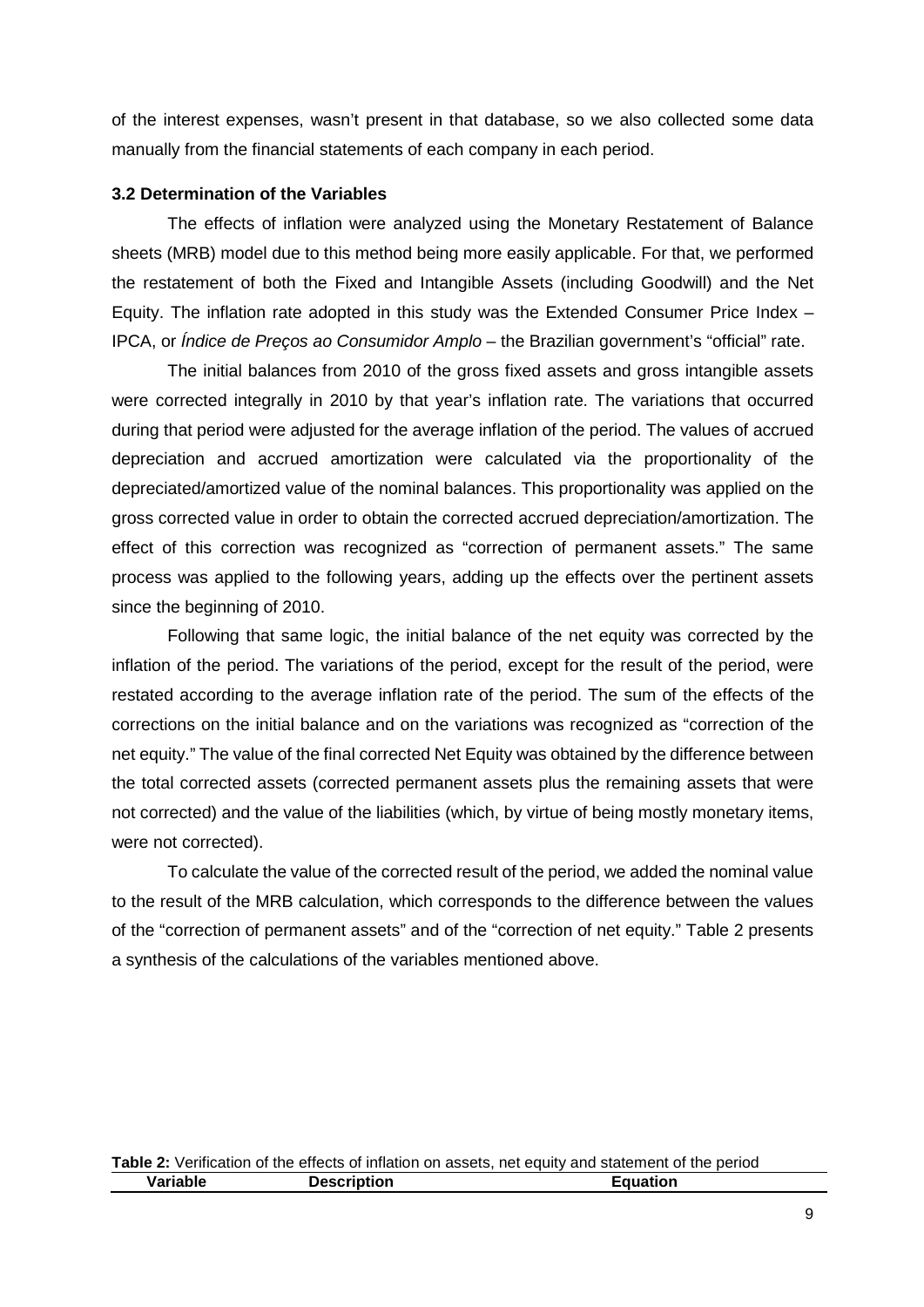| imob_gross_c   | Corrected gross fixed assets | (fixed_init x year_inflation) + (variations_imob x    |
|----------------|------------------------------|-------------------------------------------------------|
|                |                              | average_inflation)                                    |
| depreciation_c | Corrected accrued            | (nominal_accrued_depreciation /                       |
|                | depreciation                 | nominal_gross_imob) x imob_gross_c                    |
| intang_gross_c | Corrected gross intangible   | (intang_init x inflation_year) + (variations_intang x |
|                | assets                       | average_inflation)                                    |
| amortization c | Corrected accrued            | (accrued_nominal_amortization /                       |
|                | amortization                 | nominal_gross_intang) x intang_gross_c                |
| perm assets c  | Corrected permanent assets   | (imob_gross_c - depreciation_c) +                     |
|                |                              | (intang_gross_c - amortization_c)                     |
| <b>MRB</b>     | <b>Result of MRB</b>         | Correction of fixed assets- Correction of net         |
|                |                              | equity                                                |
| result c       | Corrected result of period   | result nominal + MRB                                  |
| assets_c       | Total corrected assets       | perm_assets_c + other_assets                          |
| NE c           | Corrected net equity         | assets $c$ – other liabilities                        |

(1) *fixed\_init* is the initial balance of the fixed assets.

*(2) intang\_init* is the initial balance of the intangible assets.

Based on the values calculated as per Table 2, we were able to obtain the corrected ROA and ROE indicators. *ROE\_c* was obtained by dividing the corrected result of the period (*result\_c*) by the initial corrected net equity (*NE\_c*) actualized for the inflation of the period. *ROA\_c* was calculated by dividing the corrected operational outcome of the period – which is the corrected result of the period (*result\_c*) minus the real interest rates – by the initial total corrected assets (*assets\_c*), also actualized by the inflation of the period. We adopted a rate of 34% for the income and social contribution taxes in order to ascertain the tax economy as a result of the interest expenses. Considering the nature of the operations of the financial firms, the *ROA\_c* of the five banks in our sample was calculated using the corrected net result of the period (*result\_c*) and not the operational result.

In order to ascertain the effects of inflation on the cost of debt, we adjusted the initial balance of loans according to the annual inflation rate. The variations on the balance of loans were actualized by the average inflation rate. The real value of the interest expenses was obtained by finding the difference between the value recognized in the income statement of the period and the value of the corrections of the initial balance and of the variations of the loan account. The real cost of debt was calculated by dividing the real net interest of the income tax and the corrected value of the loans and fundings. The cost of debt was calculated only for the non-financial companies.

Having calculated the real cost of debt and the inflation-corrected ROA and ROE, we also calculated the corrected DFL using the following formula: *[ROA + (ROA - Cost of debt) x Liabilities / Net equity] / ROA* (Martins, 1979). "Liabilities" corresponds to the total of loans and fundings (interest-bearing liabilities). For the DFL, the ROA was adjusted so that "assets" referred to only to those assets that were acquired via interest-bearing liabilities: loans and fundings plus net equity. In other words, the liabilities that did not bear interests were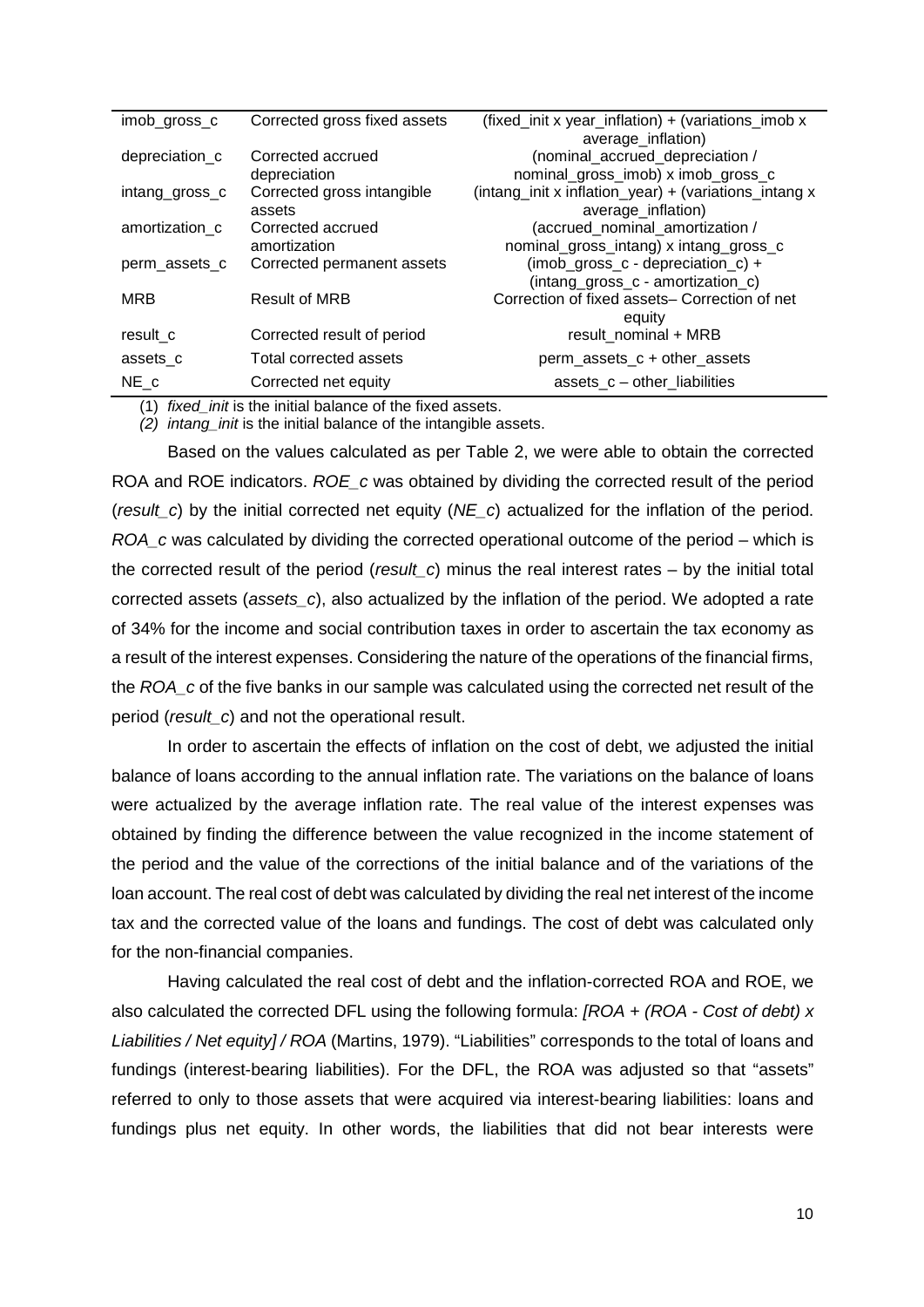subtracted from the assets; after all, what we seek to compare is what is earned (or lost) when the assets produce rates higher (or lower) than the cost of debt.

In order to analyze how inflation impacts profit distribution capacity, we evaluated whether the sampled companies were distributing larger or smaller profits than would be distributed based on the corrected income statement of the period. We calculated the proportion of the income statement that was distributed to the shareholders (dividends or Interest On Equity), with that same percentile then being applied to the corrected income statement of the period. The difference between the dividends and IOE distributed based on the nominal result and those distributed based on the adjusted result indicates whether that distribution was excessive or insufficient.

There's a caveat to be made about that analysis. The dividends are calculated based on the individual result of the company since it is not possible to use the consolidated information. However, the Melhores & Maiores database calculates the monetary restatement of the individual information of each company since 1995; Therefore, specifically for the analysis of the impact of inflation on the profit distribution capacity of the companies, we collected the following information from the Melhores & Maiores database: (i) nominal net result of the period, (ii) dividends and IOE distributed in the period, and (iii) net corrected result of the period.

#### **4. Analysis of the Results**

Before analyzing the effects of inflation on each of the previously mentioned variables (ROA, ROE, cost of debt, DFL, and profit distribution capacity), it is interesting to observe that 38% of the non-financial companies in our sample did not opt to use the deemed cost as of the initial adoption of the IFRS in Brazil. The sectors in which it saw most use were Automobile Industry and Textiles (respectively, 67% and 63%). For those companies, we expect the value of the permanent assets listed to have little to no distortion when compared to those of the rest of the sample.

Table 3 demonstrates the impacts of inflation on the values of the permanent assets (fixed and intangible), of the net equity, and of the result of the period for the year of 2016. The reason why only that year's values are being presented is because logically the percentile differences for 2010 are low; after all, they only contemplate the inflation of that year, disregarding the previously accrued inflation that influences the permanent assets and the net equity. Subsequently, these percentiles accumulate due to the – also accumulated – effects of inflation on the permanent assets and the consequences of that on the net equity. Thus, the analysis of the values of 2016 allows for a clearer evaluation of the accumulated effects of inflation.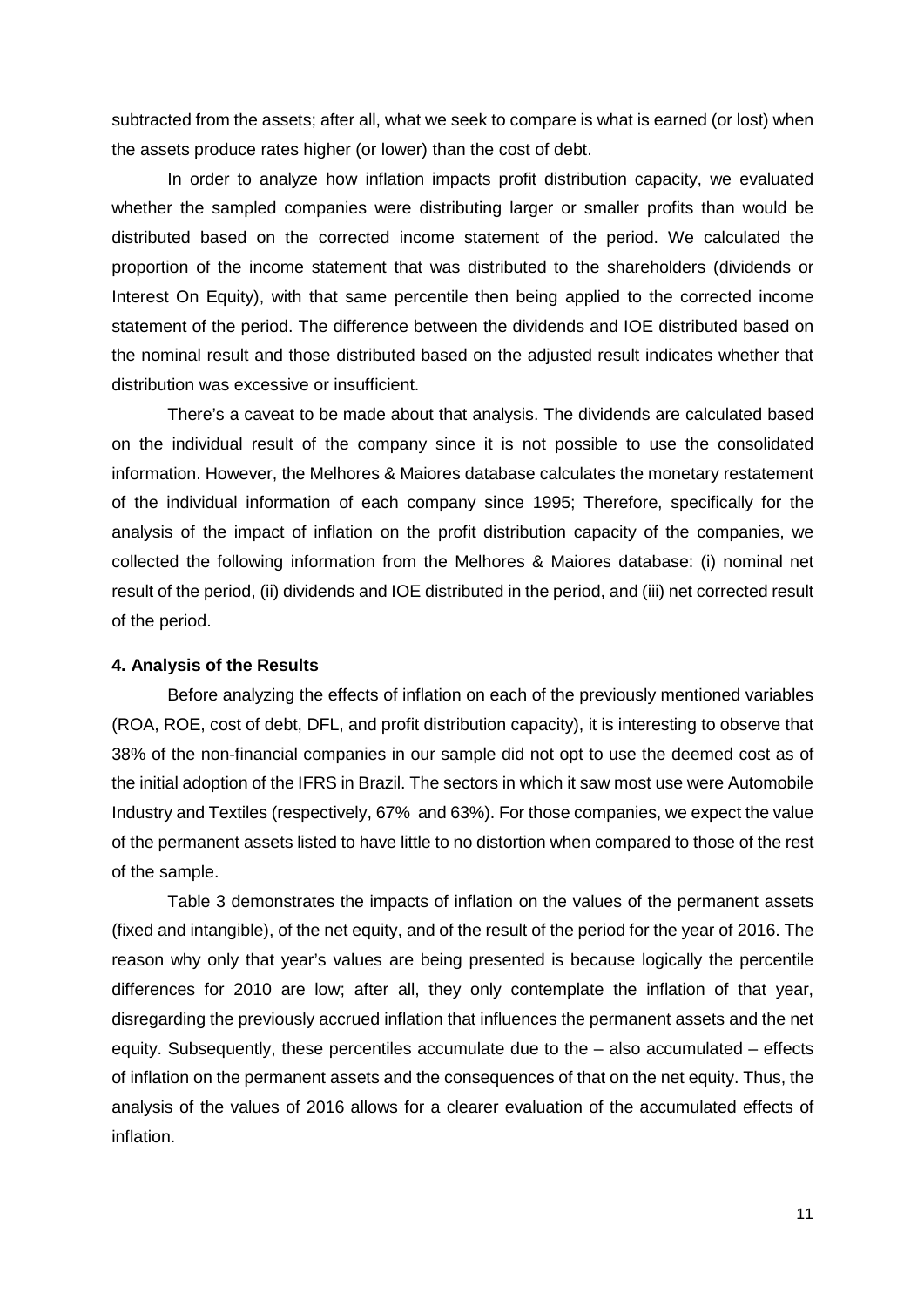We highlight that the value of the percentile differences *(Dif(%) Abs)* represents the absolute value of the average of the differences. Since inflation can produce positive impacts as well as negative, the simple averaging of the differences would not adequately represent the effects of inflation once it would eliminate positive and negative values. For example: company A has a nominal income of \$100 and real income of \$70, with a difference (-) of \$30, or (-)30%; Company B has the same nominal income but a real income of \$120, with a difference (+) of (+)30%; In average, we have a nominal income of \$200 and real income of \$190, with the average difference of 5%. But in absolute values, the average difference is \$30 + \$20, totaling 25% over the value of \$200.

Table 3 shows that the impacts of inflation were rather relevant, not only on the permanent assets and net equity, but mainly on the net result of the period. For the values of the year of 2016, the average difference between nominal and corrected results is, expressively, 58%, with an emphasis on the Retail sector, in which the average percentile is 121%.

The average effect of inflation on the permanent assets was of 44%, with not a lot of difference between the different sectors. In the financial sector, the average difference between nominal and corrected net equity was of only 7%, a rather inexpressive impact that is easily explained by considering that banks have a low percentile of permanent assets in relation to net worth, due to reasons that include regulatory constraints. On the other hand, the effects of inflation on the net equity of non-financial companies were very relevant, reaching absolute values as high as 183% for the Energy sector.

We highlight that these impacts stem only from the effects of inflation since 2010. Such effects would be much more significative if the analysis had been initiated in 1995.

In the year 2016, the companies that presented the highest and lowest difference between their nominal and corrected permanent assets were Multiplan (69%) and CVC(18%, a value that is by no means immaterial), respectively. For the results of the period for 2016, the largest impact was for Lojas Americanas (815%), followed by Biosev (199%), which had a nominal loss of \$272,657 that inverted into a profit of \$271,003 following correction.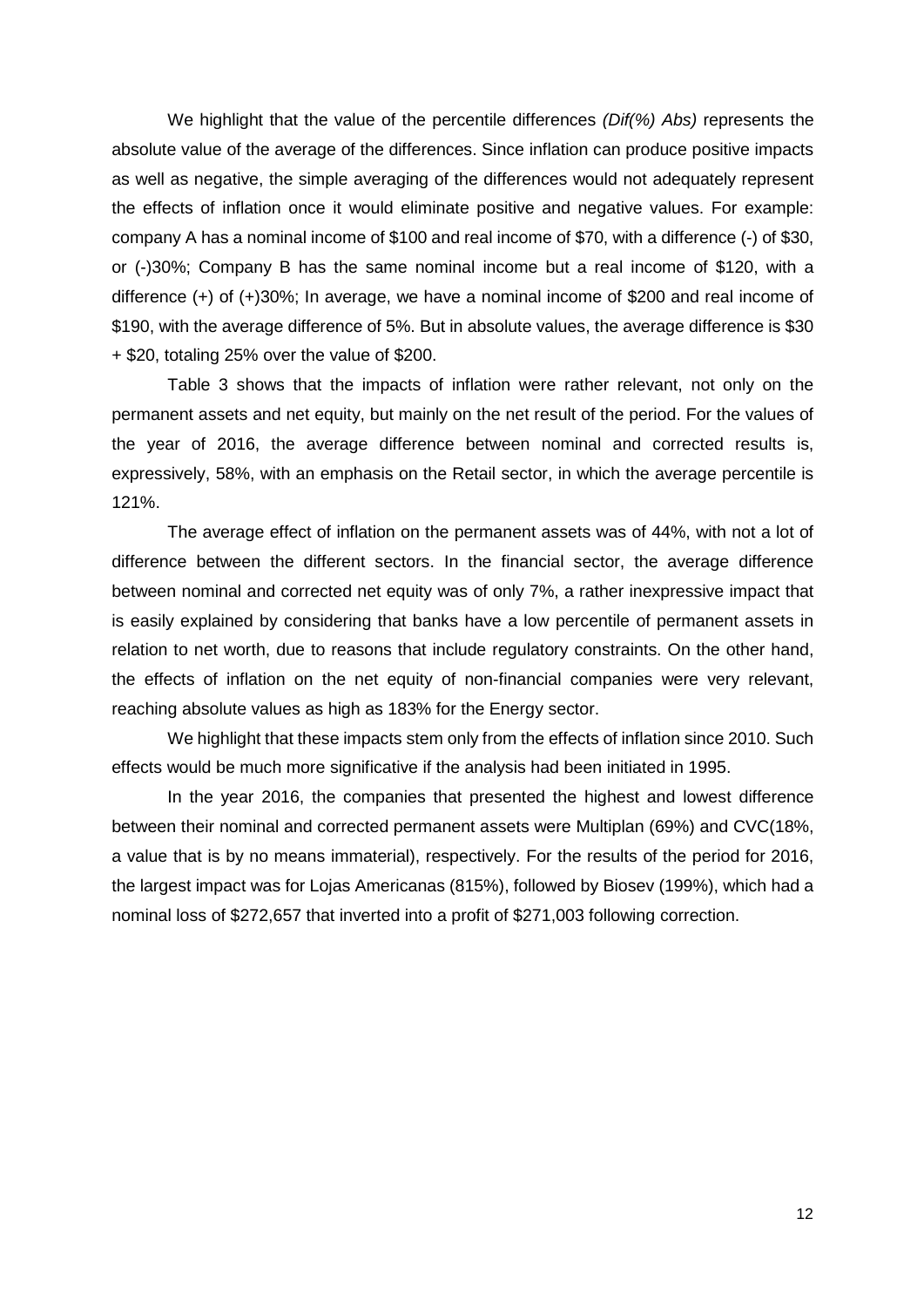| <b>Sector</b>      | <b>Nominal</b><br>Permanent<br><b>Assets</b> | <b>Corrected</b><br>Permanent<br><b>Assets</b> | Dif%<br>(abs.) | <b>Nominal Net</b><br><b>Equity</b> | <b>Corrected Net</b><br><b>Equity</b> | Dif%<br>(abs.) | Nom. Net<br><b>Profit</b> | Corr. Net<br><b>Profit</b> | Dif%<br>(abs.) |
|--------------------|----------------------------------------------|------------------------------------------------|----------------|-------------------------------------|---------------------------------------|----------------|---------------------------|----------------------------|----------------|
| Automobile         | 3.456.963                                    | 4.738.224                                      | 44%            | 3.434.916                           | 4.716.177                             | 41%            | 163.913                   | 165.703                    | 73%            |
| Consumer<br>Goods  | 9.000.154                                    | 13.152.894                                     | 49%            | 6.170.401                           | 10.323.140                            | 66%            | 323.829                   | 498.811                    | 49%            |
| Energy             | 103.258.405                                  | 151.297.528                                    | 45%            | 52.378.990                          | 100.418.114 183%                      |                | (633.108)                 | 3.010.612                  | 82%            |
| Financial          | 16.147.683                                   | 22.439.328                                     | 40%            | 87.846.242                          | 94.137.887                            | 7%             | 11.137.105                | 7.220.207                  | 42%            |
| <b>Services</b>    | 5.891.622                                    | 8.317.814                                      | 40%            | 6.723.683                           | 9.149.875                             | 35%            | 1.106.047                 | 1.120.562                  | 23%            |
| Steel and<br>Metal | 18.336.807                                   | 27.743.157                                     | 50%            | 38.711.981                          | 48.118.332                            | 84%            | 2.262.548                 | 1.129.925                  | 27%            |
| <b>Textiles</b>    | 649.334                                      | 932.073                                        | 48%            | 1.292.267                           | 1.575.007                             | 53%            | 160.918                   | 129.543                    | 36%            |
| Retail             | 3.456.516                                    | 4.999.613                                      | 38%            | 3.333.051                           | 4.876.148                             | 38%            | (111.163)                 | (90.933)                   | 121%           |
| 2016<br>Average    | 18.504.790                                   | 27.005.783                                     | 44%            | 21.671.615                          | 30.172.609                            | 63%            | 1.456.669                 | 1.393.508                  | 58%            |

**Table 3:** Results of the effects of inflation on Fixed Assets, Equity and Income Statement

Table 4 evidences the profitability indicators (ROA and ROE), both nominal and corrected, well as the absolute value difference percentiles. The tendency of the difference rates to grow as the years pass is due mainly to the growing undervaluation of the depreciations and amortizations.

|                                |         | <b>Nominal</b> | <b>Corrected</b> | Dif%   | <b>Nominal</b> | <b>Corrected</b> | Dif%   |
|--------------------------------|---------|----------------|------------------|--------|----------------|------------------|--------|
| <b>Sector</b>                  | Year    | <b>ROA</b>     | <b>ROA</b>       | (abs.) | <b>ROE</b>     | <b>ROE</b>       | (abs.) |
|                                | 2010    | 11%            | 9%               | 18%    | 22%            | 20%              | 12%    |
| Automobiles                    | 2016    | 6%             | 4%               | 40%    | 6%             | 4%               | 53%    |
|                                | Average |                |                  | 32%    |                |                  | 49%    |
|                                | 2010    | 10%            | 9%               | 19%    | 21%            | 23%              | 38%    |
| <b>Consumer Goods</b>          | 2016    | 8%             | 5%               | 39%    | 13%            | 10%              | 26%    |
|                                | Average |                |                  | 27%    |                |                  | 28%    |
|                                | 2010    | 9%             | 7%               | 28%    | 14%            | 12%              | 34%    |
| Energy                         | 2016    | 15%            | 13%              | 30%    | 12%            | 20%              | 59%    |
|                                | Average |                |                  | 229%   |                |                  | 62%    |
|                                | 2010    | 2%             | 1%               | 26%    | 24%            | 19%              | 26%    |
| Financial                      | 2016    | $1\%$          | 0,6%             | 46%    | 13%            | 7%               | 49%    |
|                                | Average |                |                  | 39%    |                |                  | 41%    |
|                                | 2010    | 20%            | 19%              | 20%    | 57%            | 56%              | 24%    |
| Services                       | 2016    | 9%             | 6%               | 33%    | 19%            | 15%              | 32%    |
|                                | Average |                |                  | 28%    |                |                  | 26%    |
|                                | 2010    | 8%             | 6%               | 28%    | 14%            | 14%              | 29%    |
| <b>Steel and Metal</b>         | 2016    | 4%             | 2%               | 48%    | 22%            | 10%              | 47%    |
|                                | Average |                |                  | 41%    |                |                  | 42%    |
|                                | 2010    | 14%            | 11%              | 25%    | 20%            | 18%              | 19%    |
| <b>Textiles</b>                | 2016    | 4%             | 3%               | 36%    | 1%             | 2%               | 54%    |
|                                | Average |                |                  | 30%    |                |                  | 34%    |
|                                | 2010    | 10%            | 8%               | 40%    | $-109%$        | -169%            | 33%    |
| Retail                         | 2016    | 5%             | 3%               | 61%    | 3%             | 2,6%             | 78%    |
|                                | Average |                |                  | 62%    |                |                  | 65%    |
| <b>General Average Average</b> |         |                |                  | 59%    |                |                  | 44%    |

**Table 4:** Results of the effects of inflation on ROA and ROE

<sup>1</sup> ROE was not calculated for companies with negative net equity.

It is worth to note that the Nominal ROA and ROE columns, well as the Corrected ROA and ROE columns, can be misleading, showing small differences; but that is because there are enormous compensations happening upon the summing of the companies' values, with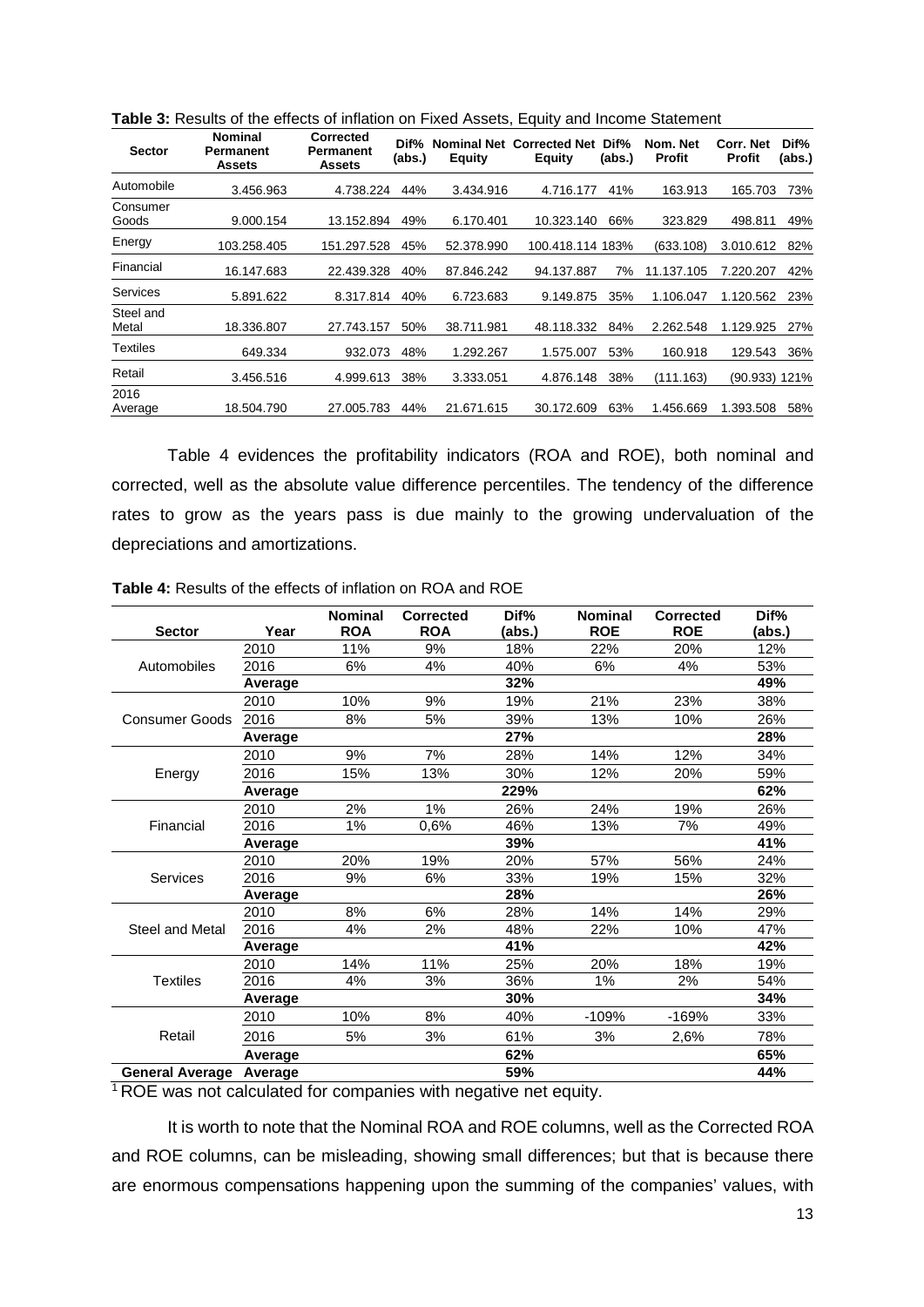some of them showing a nominal profit but a loss in real terms, and others showing the inverse, for example. Therefore, the focus of the reading must be on the absolute difference columns, *Dif% (abs.)*.

Both profitability indicators were heavily affected by the effects of inflation. In relation to the ROA, the average absolute difference was 59%. The sectors that showed the smallest and largest impacts were Consumer Goods (27%) and Energy (229%), respectively. Considering only 2016, the company with the largest difference percentile for the ROA was B2W (133%), and the one with the smallest percentile was Petrobrás (9%). Please note that due to the aforementioned compensations, analyses by sector will not evidence, upon comparing their ROA and ROE, such large disparities. In other words, what goes for the group doesn't go for the individuals that form that group.

For the ROE, the average absolute difference was 44%, with the Services sector showing the smallest impact (26%) and the Retail companies being the most affected (65%). Considering only 2016, Cremer was the company that suffered the least impact on its ROE (1.79%), with Lojas Americanas showing the most impact (453%). The latter was also the company that had the largest difference percentile for the period of 2016, which explains such an impact on the ROE.

The second and third goals of this study are related to the impacts of inflation on the cost of debt and on the Degree of Financial Leverage, respectively. Table 5 presents these analyses.

| <b>Sector</b>         | Year    | Nom. Cost<br>of Debt | <b>Real Cost of</b><br><b>Debt</b> | Dif% (abs.) | <b>Nominal DFL</b> | Corrected<br><b>DFL</b> | Dif%<br>(abs.) |
|-----------------------|---------|----------------------|------------------------------------|-------------|--------------------|-------------------------|----------------|
|                       | 2010    | 6%                   | 2%                                 | 73%         | 1.48               | 1.66                    | 12%            |
| Automobiles           | 2011    | 6%                   | 2%                                 | 152%        | 1.42               | 0.08                    | 115%           |
|                       | 2012    | 6%                   | 2%                                 | 80%         | 1.41               | 1.62                    | 17%            |
|                       | 2013    | 8%                   | 3%                                 | 158%        | 1.45               | 1.65                    | 13%            |
|                       | 2014    | 6%                   | 2%                                 | 176%        | 1.35               | 1.68                    | 24%            |
|                       | 2015    | 11%                  | 4%                                 | 106%        | 0.79               | 0.08                    | 691%           |
|                       | 2016    | 11%                  | 7%                                 | 49%         | 0.58               | 0.79                    | 152%           |
|                       | Average | 8%                   | 3%                                 | 113%        | 1.21               | 1.08                    | 146%           |
| <b>Consumer Goods</b> | 2010    | 6%                   | 2%                                 | 67%         | 1.13               | 1.35                    | 48%            |
|                       | 2011    | 6%                   | 2%                                 | 90%         | 1.48               | 1.64                    | 36%            |
|                       | 2012    | 5%                   | $1\%$                              | 77%         | 1.91               | 1.72                    | 67%            |
|                       | 2013    | 7%                   | 3%                                 | 59%         | 1.46               | 1.58                    | 27%            |
|                       | 2014    | 9%                   | 4%                                 | 56%         | 1.64               | 1.64                    | 16%            |
|                       | 2015    | 15%                  | 7%                                 | 66%         | 1.48               | 1.63                    | 21%            |
|                       | 2016    | 9%                   | 5%                                 | 82%         | 1.73               | 2.68                    | 97%            |
|                       | Average | 8%                   | 3%                                 | 71%         | 1.55               | 1.75                    | 45%            |

**Table 5:** Results of the impacts of inflation on the Cost of Debt and on the DFL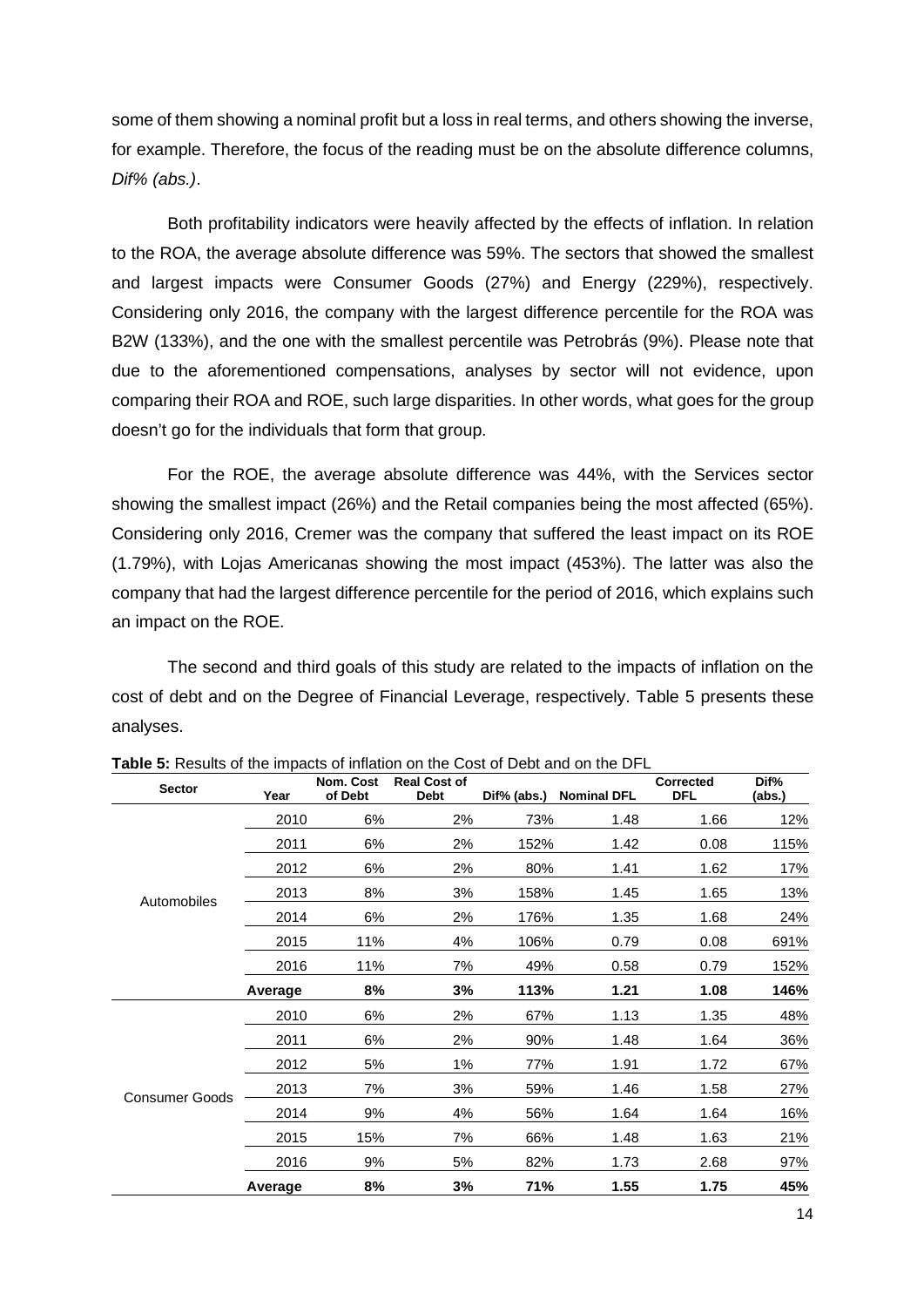|                        | 2010    | 6%    | 2%    | 74%  | 1.23     | 1.36    | 11%    |
|------------------------|---------|-------|-------|------|----------|---------|--------|
|                        | 2011    | 5%    | 1%    | 95%  | 1.45     | 1.64    | 13%    |
|                        | 2012    | 6%    | 2%    | 69%  | 457.41   | 3.79    | 34%    |
| Energy                 | 2013    | 4%    | 0%    | 107% | 2.10     | 1.92    | 53%    |
|                        | 2014    | 5%    | $1\%$ | 97%  | 2.64     | 1.66    | 35%    |
|                        | 2015    | 7%    | 1%    | 96%  | 9.48     | 1.64    | 50%    |
|                        | 2016    | $6\%$ | 1%    | 79%  | $-11.40$ | 1.89    | 62%    |
|                        | Average | 6%    | 1%    | 89%  | 70.06    | 2.02    | 38%    |
|                        | 2010    | 6%    | 2%    | 68%  | 1.35     | 1.45    | 6%     |
|                        | 2011    | 6%    | 2%    | 79%  | 1.30     | 1.38    | 5%     |
|                        | 2012    | 4%    | 1%    | 100% | 1.50     | 1.58    | 6%     |
| Services               | 2013    | 5%    | 1%    | 90%  | 1.49     | 1.52    | 5%     |
|                        | 2014    | 5%    | 1%    | 120% | 1.64     | 1.65    | 4%     |
|                        | 2015    | 7%    | $0\%$ | 102% | 1.42     | 1.07    | 47%    |
|                        | 2016    | 6%    | 2%    | 76%  | 1.34     | 1.37    | 8%     |
|                        | Average | 6%    | 1%    | 92%  | 1.43     | 1.42    | 13%    |
|                        | 2010    | 5%    | 1%    | 100% | 1.37     | 1.60    | 21%    |
|                        | 2011    | 5%    | 0%    | 122% | 1.49     | 1.86    | 35%    |
|                        | 2012    | 5%    | 1%    | 91%  | 1.29     | 1.61    | 56%    |
| Steel and Metal        | 2013    | 6%    | 2%    | 79%  | 0.74     | 1.22    | 171%   |
|                        | 2014    | 6%    | 1%    | 99%  | 0.67     | 1.41    | 235%   |
|                        | 2015    | 7%    | 0%    | 134% | 2.44     | $-0.60$ | 239%   |
|                        | 2016    | 5%    | 0%    | 119% | 2.75     | 1.59    | 34%    |
|                        | Average | 6%    | 1%    | 107% | 1.52     | 1.22    | 118%   |
|                        | 2010    | 8%    | 4%    | 56%  | 1.13     | 1.25    | 11%    |
|                        | 2011    | 12%   | 7%    | 53%  | 2.26     | 1.79    | 13%    |
|                        | 2012    | 11%   | 7%    | 50%  | 0.70     | 1.17    | 55%    |
| <b>Textiles</b>        | 2013    | 11%   | 7%    | 48%  | 0.98     | 1.03    | 6%     |
|                        | 2014    | 12%   | $7\%$ | 49%  | 0.64     | 0.58    | 6%     |
|                        | 2015    | 21%   | 13%   | 57%  | 1.10     | 0.67    | 54%    |
|                        | 2016    | 20%   | 15%   | 30%  | 1.63     | 1.05    | 22%    |
|                        | Average | 14%   | 9%    | 49%  | 1.21     | 1.10    | 24%    |
|                        | 2010    | 5%    | 1%    | 203% | 3.24     | 3.44    | 18%    |
|                        | 2011    | 7%    | 2%    | 85%  | 1.12     | 8.55    | 508%   |
|                        | 2012    | 5%    | 1%    | 85%  | 3.45     | 2.17    | 1.275% |
| Retail                 | 2013    | 5%    | 1%    | 81%  | $-4.73$  | 2.66    | 24%    |
|                        | 2014    | 6%    | 2%    | 77%  | 0.43     | 1.69    | 26%    |
|                        | 2015    | 8%    | $1\%$ | 128% | 0.74     | 1.59    | 456%   |
|                        | 2016    | 8%    | 4%    | 73%  | 2.67     | $-1.18$ | 179%   |
|                        | Average | 6%    | 2%    | 105% | 0.99     | 2.70    | 355%   |
| <b>General Average</b> |         | 8%    | 3%    | 88%  | 8.53     | 1.63    | 117%   |

(1) For the financial sector neither the cost of debt nor the DFL were calculated;

(2) The DFL was not calculated for companies with negative net equity.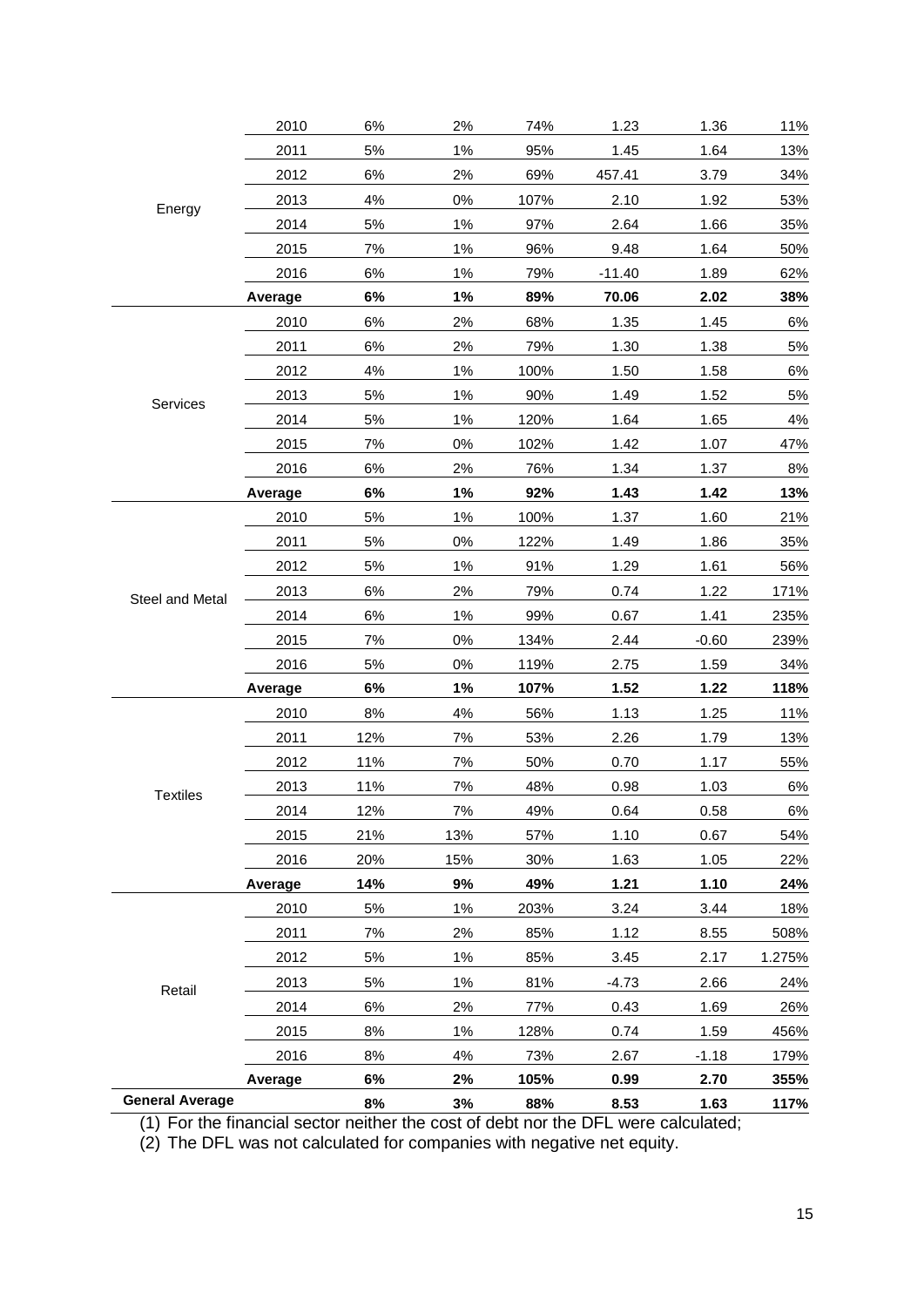The cost of debt is one of the most important variables in the financing decisions of companies, and the differences between the nominal and the corrected cost are brutal in every sector. In general, the average difference is an expressive 88%. This difference is even more relevant for some companies; for example, the nominal cost of debt for Usiminas in 2016 was 1.4%, while the actual cost was negative, -2,6%, a difference of 285%. The company that had the least impact was Grendene, with a difference of 17%, which is still by no means negligible.

Graph 1 shows the behavior of the cost of debt in relation to the variation of the inflation rates. In 2010 and 2011, the nominal cost of debt was very close to the inflation rate. From 2012 onwards, as the inflation rose or fell, the nominal cost of debt followed a similar behavior. Graph 1, however, shows that this doesn't necessarily mean the behavior of the actual cost of debt will be similar.



Graph 1 – comparison between the cost of debt (both nominal and actual) and the inflation

In relation to the DFL, our understanding is as such: values superior to 1 indicate that the ROE was superior to the ROA, demonstrating the presence of gains and that the actual financial expenses were inferior to the ROA. Values inferior to 1 indicate the opposite. Negative values indicate negative ROE or ROA, a ROE inferior to the ROA, or other negative factors.

In general, the average absolute difference between the nominal DFL and the corrected value was an expressive 117%. This difference has the potential to influence the analyses and decisions that relate to the capitalization structure of companies. This percentage is even higher in the Retail sector, which has an average absolute difference of 355%.

In order to reach our fourth research goal, Table 6 presents the analysis of the effects of inflation on the profit distribution capacity. These values represent the average, per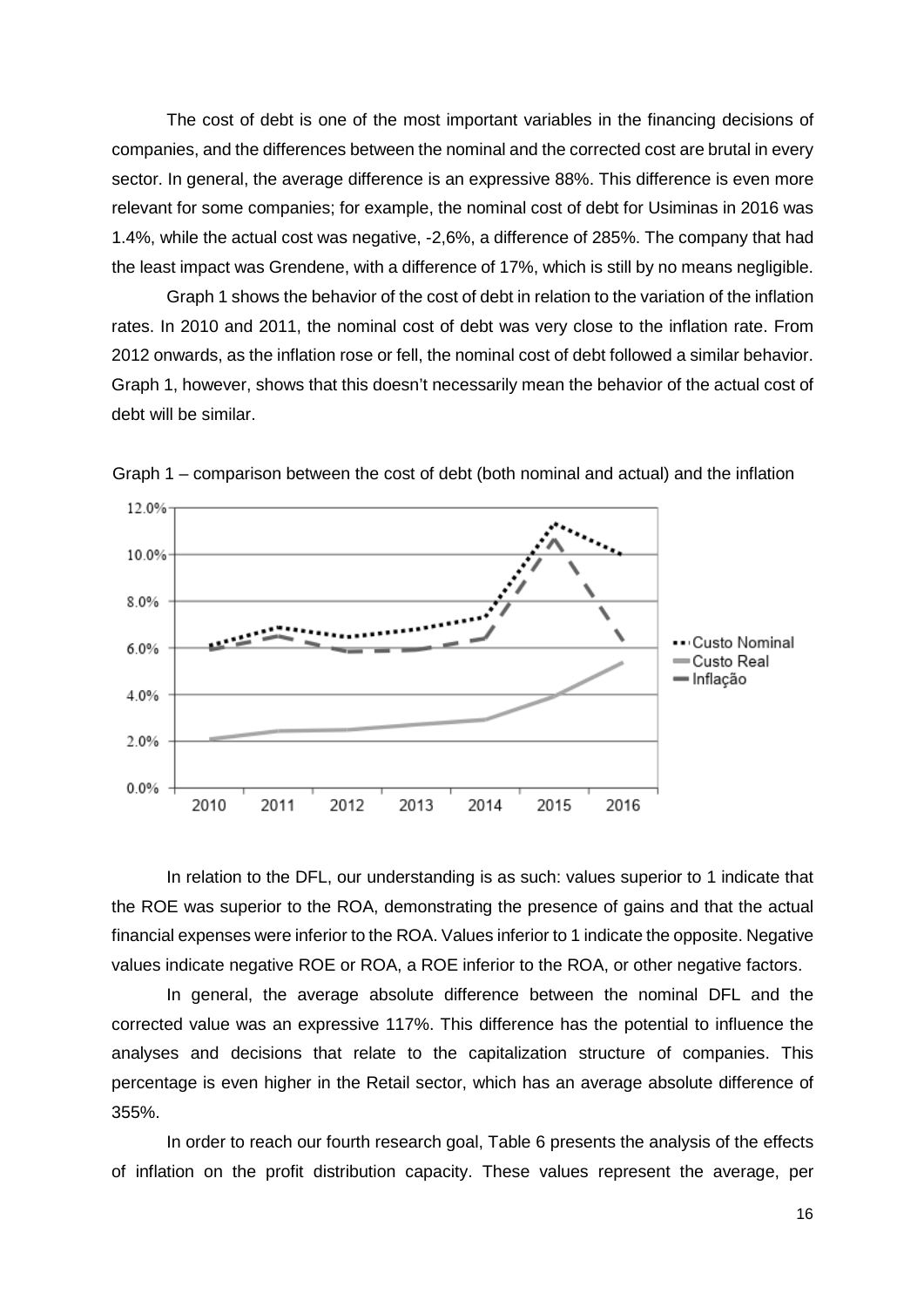company, of the seven years that have been analyzed (2010-2016). The third column indicates the average value of the dividends and IOE distributed by the companies. The fifth column shows the average value that would have been distributed if the proportion of the distribution had been kept, but the value was ascertained based on the corrected result.

|                                  |                                      |                 | <b>Corrected</b>      | <b>Corrected</b> |                   |                    |
|----------------------------------|--------------------------------------|-----------------|-----------------------|------------------|-------------------|--------------------|
| Company                          | Nominal profit Total distrib. profit |                 |                       | distrib.         | <b>Difference</b> | Conclusion         |
| Itaú Unibanco                    | 17.772.802                           | 7.542.453       | 13.308.091            | 5.647.711        | 1.894.742         | Greater            |
| Santander                        | 5.772.942                            | 3.177.825       | 4.117.536             | 2.266.575        | 911.250           | Greater            |
| Banco do Brasil                  | 12.265.793                           | 4.782.585       | 10.424.389            | 4.064.599        | 717.986           | Greater            |
| Caixa                            | 5.315.130                            | 2.904.587       | 4.364.572             | 2.385.131        | 519.456           | Greater            |
| <b>BRF</b>                       | 1.281.110                            | 617.111         | 929.709               | 447.841          | 169.270           | Greater            |
| <b>TAESA</b>                     | 775.628                              | 555.694         | 580.252               | 415.718          | 139.976           | Greater            |
| <b>CSN</b>                       | 1.303.983                            | 597.218         | 1.001.942             | 458.885          | 138.333           | Greater            |
| <b>CTEEP</b>                     | 1.202.542                            | 354.035         | 950.641               | 279.874          | 74.161            | Greater            |
| Multiplan                        | 318.598                              | 134.378         | 163.007               | 68.753           | 65.625            | Greater            |
| Grendene                         | 450.977                              | 240.820         | 338.384               | 180.696          | 60.124            | Greater            |
| BM&FBovespa                      | 1.281.989                            | 893.683         | 1.200.769             | 837.064          | 56.619            | Greater            |
| Embraer                          | 546.927                              | 178.151         | 384.578               | 125.269          | 52.882            | Greater            |
| Via Varejo                       | 340.484                              | 134.624         | 218.203               | 86.275           | 48.349            | Greater            |
| CBD                              | 632.843                              | 180.401         | 468.569               | 133.572          | 46.829            | Greater            |
| Guararapes Confecções            | 376.523                              | 100.226         | 243.849               | 64.910           | 35.316            | Greater            |
| Alpargatas                       | 302.541                              | 107.987         | 219.668               | 78.407           | 29.580            | Greater            |
| <b>JBS</b>                       | 1.189.905                            | 270.721         | 1.073.038             | 244.132          | 26.589            | Greater            |
| Marcopolo                        | 250.219                              | 96.043          | 181.862               | 69.805           | 26.238            | Greater            |
| Cielo                            | 2.768.023                            | 1.073.747       | 2.703.499             | 1.048.717        | 25.030            | Greater            |
| Natura                           | 690.709                              | 509.636         | 660.598               | 487.419          | 22.217            | Greater            |
| Randon                           | 129.484                              | 48.494          | 80.978                | 30.328           | 18.166            | Greater            |
| M. Dias Branco                   | 527.078                              | 117.661         | 447.802               | 99.964           | 17.697            | Greater            |
| Cia Hering                       | 276.846                              | 128.599         | 244.606               | 113.623          | 14.976            | Greater            |
| Marisa                           | 89.841                               | 27.382          | 43.993                | 13.408           | 13.974            | Greater            |
| Tupy                             | 91.197                               | 47.907          | 64.685                | 33.980           | 13.927            | Greater            |
| Valid Soluções                   | 104.539                              | 49.540          | 76.243                | 36.131           | 13.409            | Greater            |
| Arezzo                           | 101.734                              | 55.200          | 81.739                | 44.351           | 10.849            | Greater            |
| Ferbasa                          | 102.493                              | 27.623          | 71.495                | 19.269           | 8.354             | Greater            |
| Renner                           | 440.437                              | 182.256         | 422.027               | 174.638          | 7.618             | Greater            |
| Iochpe-Maxion                    | 109.065                              | 45.071          | 93.501                | 38.639           | 6.432             | Greater            |
| <b>Mahle Metal Leve</b>          | 155.135                              | 107.156         | 146.314               | 101.063          | 6.093             | Greater            |
| São Martinho                     | 151.560                              | 36.300          | 129.169               | 30.937           | 5.363             | Greater            |
| Cremer                           | 21.741                               | 11.816          | 16.356                | 8.889            | 2.927             | Greater            |
| Döhler                           | 26.207                               | 7.495           | 16.383                | 4.685            | 2.810             | Greater            |
| CVC                              | 122.724                              | 45.086          | 116.724               | 42.882           | 2.204             | Greater            |
| Fras-Le<br>Metisa                | 45.510<br>18.921                     | 14.608<br>5.399 | 39.136<br>13.953      | 12.562<br>3.981  | 2.046<br>1.418    | Greater<br>Greater |
| Comp Ind Cataguases              | 7.114                                | 3.039           | 4.568                 | 1.951            | 1.088             | Greater            |
| Nadir Figueiredo                 | 15.581                               | 6.458           | 14.147                | 5.864            | 594               | Greater            |
| Karsten                          | (49.592)                             | 876             | (45.068)              | 796              | 80                | Greater            |
| Bombril                          | (77.366)                             |                 | (69.539)              |                  |                   |                    |
| <b>Biosev</b>                    | (629.441)                            |                 | (609.577)             |                  |                   |                    |
| Magnesita                        | (57.582)                             |                 | (96.290)              |                  |                   |                    |
| B <sub>2</sub> W<br>Cedro têxtil | (213.377)<br>(27.121)                | 769<br>2.846    | (237.292)<br>(33.679) | 855<br>3.534     | (86)<br>(688)     | Lesser<br>Lesser   |
|                                  |                                      |                 |                       |                  |                   |                    |

**Table 6:** Partial results of the effects of inflation on profit distribution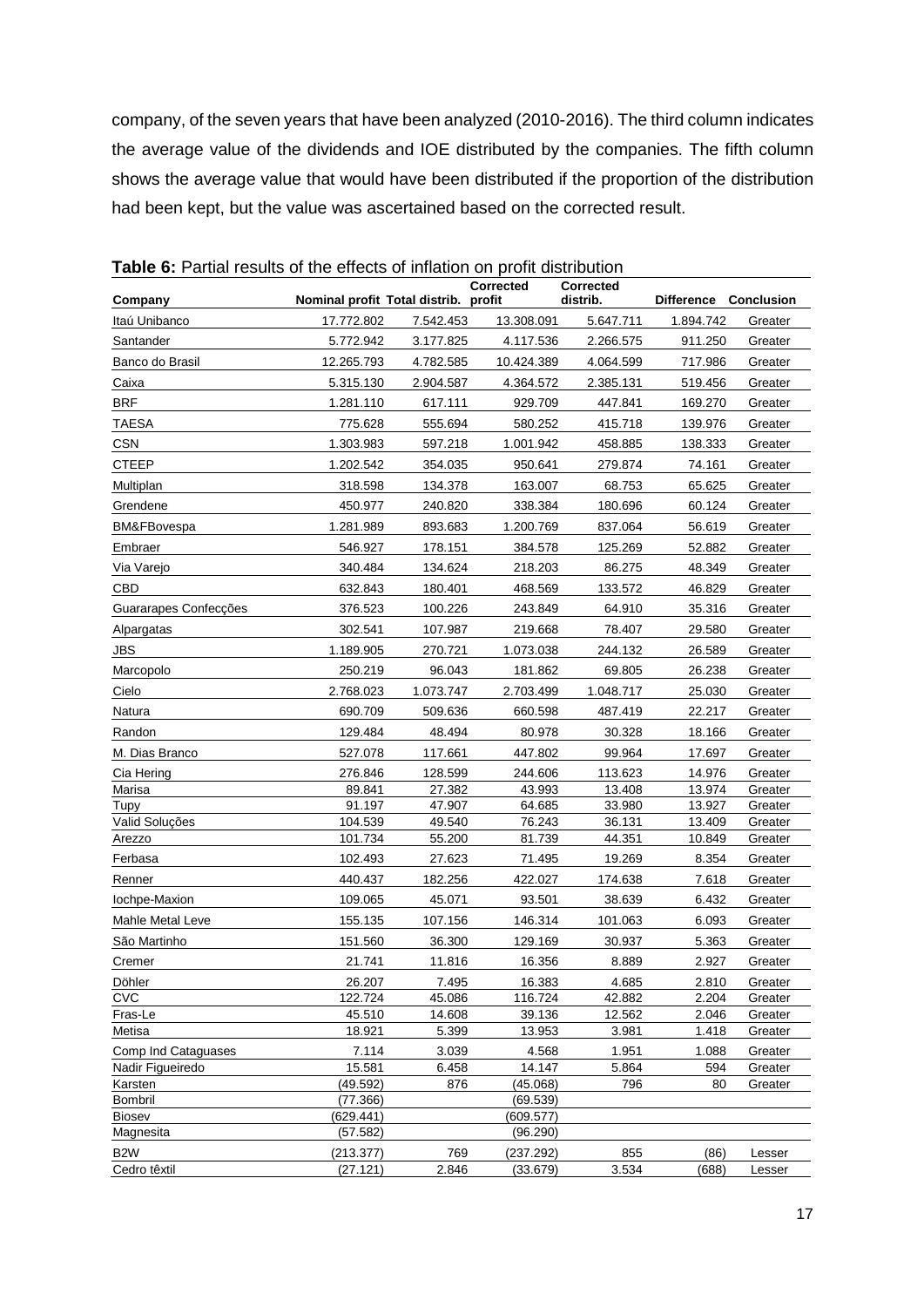| Magazine Luiza  | 48.154      | 9.124     | 55.181      | 10.455    | (1.331)     | Lesser |
|-----------------|-------------|-----------|-------------|-----------|-------------|--------|
| Paranapanema    | (45.034)    | 5.068     | (71.569)    | 8.054     | (2.986)     | Lesser |
| Americanas      | 334.227     | 102.516   | 365.325     | 112.055   | (9.539)     | Lesser |
| Localiza        | 342.164     | 97.295    | 389.107     | 110.643   | (13.348)    | Lesser |
| Usiminas        | (402.832)   | 61.238    | (679.529)   | 103.301   | (42.063)    | Lesser |
| Eletrobrás      | (3.018.878) | 336.116   | (6.473.570) | 720.755   | (384.639)   | Lesser |
| <b>Bradesco</b> | 13.444.217  | 4.735.330 | 16.334.294  | 5.753.275 | (1.017.945) | Lesser |
| Petrobrás       | 5.869.714   | 4.657.857 | 7.671.590   | 6.087.719 | (1.429.862) | Lesser |

Among the 53 analyzed companies, 40 distributed a higher sum of dividends and IOE than would have been distributed based on the corrected profit. Moreover, 10 companies distributed less than the corrected amount, which suggests that they are withholding a part of the profits that could be distributed to the shareholders. The 3 remaining companies didn't turn a profit, and therefore they did not distribute any dividends or IOE during the period.

Considering the presented discussions, we believe the goals of this study have been achieved, with the results of the analyses supporting the four presented theoretical conjectures. We hope these results will alert readers, managers, creditors, investors, teachers, students and others about the damaging effects of failing to recognize the effects of inflation on financial statements for financial analyses and decisions, even in contexts of "low" inflation. The fact that we "don't see" inflation doesn't mean it doesn't exist.

As a sensitivity analysis, we chose, finally, to redo all the calculations using an inflation rate of only 3% per year (close to current inflation and what is to be expected in the near future), which represents less than 40% of the average effective inflation of 2010 to 2016, which was of 7.95% per year. Even with an inflation of only 3%, the results evidenced extremely significant results. The average difference between nominal and corrected values was of 30% for the ROA, 21% for the ROE, 41% for the Cost of Debt and 37% for the DFL. Such findings support our conclusion that failure to recognize the effects of inflation on financial statements provokes extremely relevant distortions and can be significantly damaging for financial analyses and decisions.

## **5. Final Considerations**

The goal of this work has been to contribute to the discussion on the risk of ignoring the effects of inflation on some financial analyses and decisions, specifically: (i) the profitability indicators, ROA and ROE; (ii) the cost of debt; (iii) the Degree of Financial Leverage; and (iv) the profit distribution capacity. We believe that this goal has been reached, seeing as the various analyses led during the course of the work support the four proposed theoretical conjectures.

Using a sample of 53 companies both financial and non-financial, the results evidenced that the average difference, in absolute values, between the corrected and nominal ROA and ROE indicators was of an expressive 59% and 44% respectively. In relation to the cost of debt,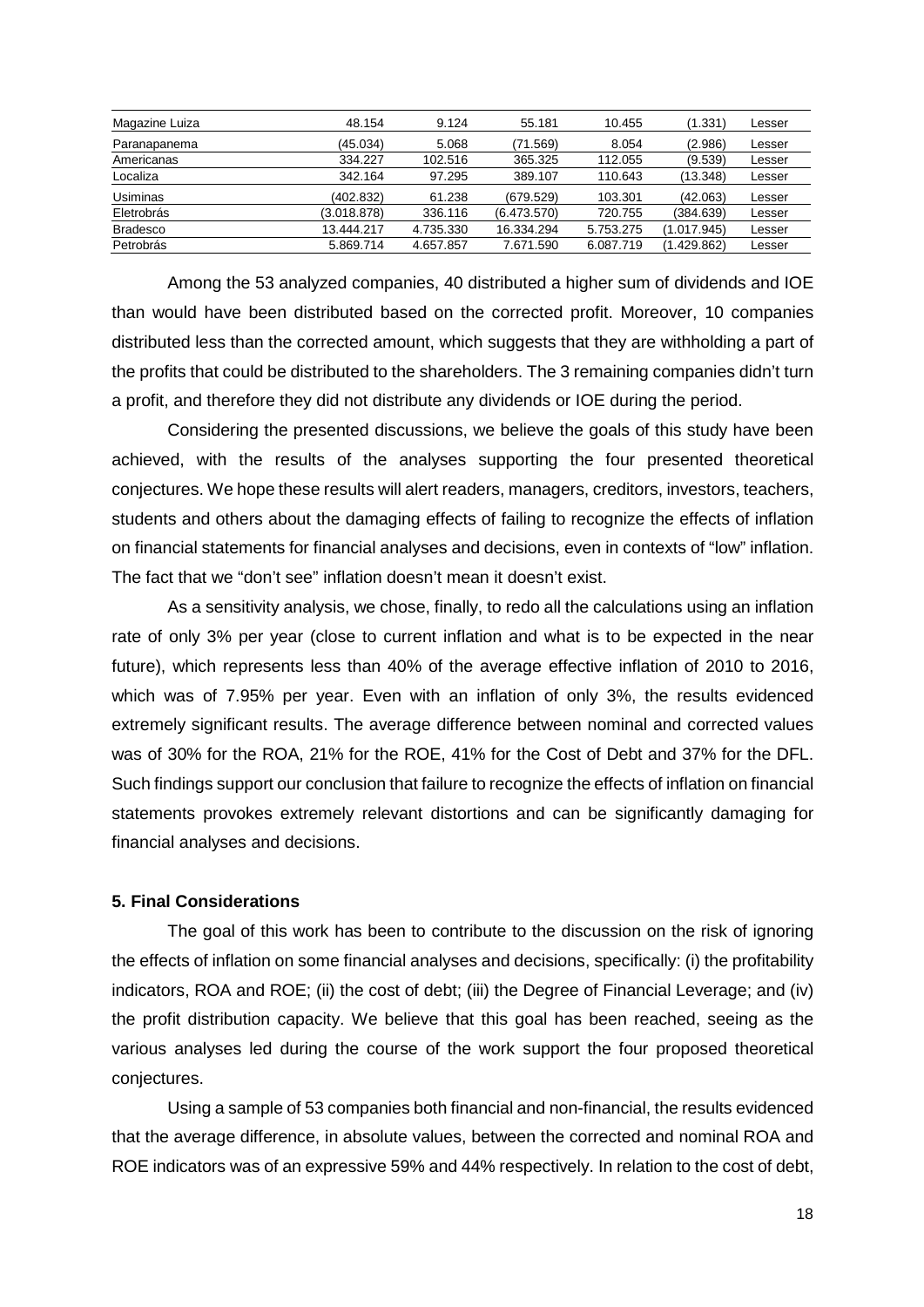the focus on which is one of the main differentials of this work, the difference was 88%. These effects also impact the calculation of the DFL, for which the average difference was 117%. This study also evidenced that the majority of the companies (40 out of a total of 53) is distributing profits in a sum greater than they would be distributing based on corrected financial statements, but a small number of companies are also distributing lesser than the corrected amount. Additionally, we have verified that these impacts are extremely significant, even when calculated based on an annual inflation rate of only 3%.

The effects of inflation vary considerably depending on the branch of activity of the company as a result of its ownership structure. The impacts on the ROA, for example, varied from 27%, in the consumer goods sector, to 229% for the energy companies.

This study contributes to the research field on the effects of inflation – and the consequences that ignoring them has on financial statements published since 1995 – by evidencing in a clear manner the methods and procedures used to correct the calculations. In addition, it opens a more specific discussion on the effects of inflation on the cost of debt, the DFL and the profit distribution capacity of companies, issues that have not been explored much by previous research.

We believe that the main contribution of this research is evidencing to the reader the relevance of the damaging effect that failing to recognize the effects of inflation in financial statements can produce on the analyses and decisions of managers and external agents, even in contexts that may be considered of low inflation.

## **Bibliography**

- Ambrozini, M. A. (2006). *O impacto do fim da correção monetária no resultado das companhias brasileiras de capital aberto e na distribuição de dividendos: estudo empírico no período de 1996 a 2004* (diss. de mestrado, Faculdade de Economia, Administração e Contabilidade da Universidade de São Paulo – FEA/USP, São Paulo).
- Ayres, R. M., Mignoni, T. C., Silva, P. R. d. & Szuster, N. (2011). O ativo e suas avaliações: a estrutura de mensuração atual reconhece o impacto da flutuação do poder aquisitivo da moeda? *Pensar Contábil*, *13*(52), 26-35.
- Famá, R. (1980). *Retorno sobre investimento: sua utilização no Brasil face à inflação e à evolução da legislação sobre a correção monetária dos demonstrativos financeiros*  (diss. de mestrado, Faculdade de Economia, Administração e Contabilidade da Universidade de São Paulo – FEA/USP, São Paulo).
- Gabriel, F. (2004). *O impacto do fim da correção monetária na rentabilidade e adequação de capital dos bancos no Brasil* (diss. de mestrado, Faculdade de Economia, Administração e Contabilidade da Universidade de São Paulo – FEA/USP, São Paulo).